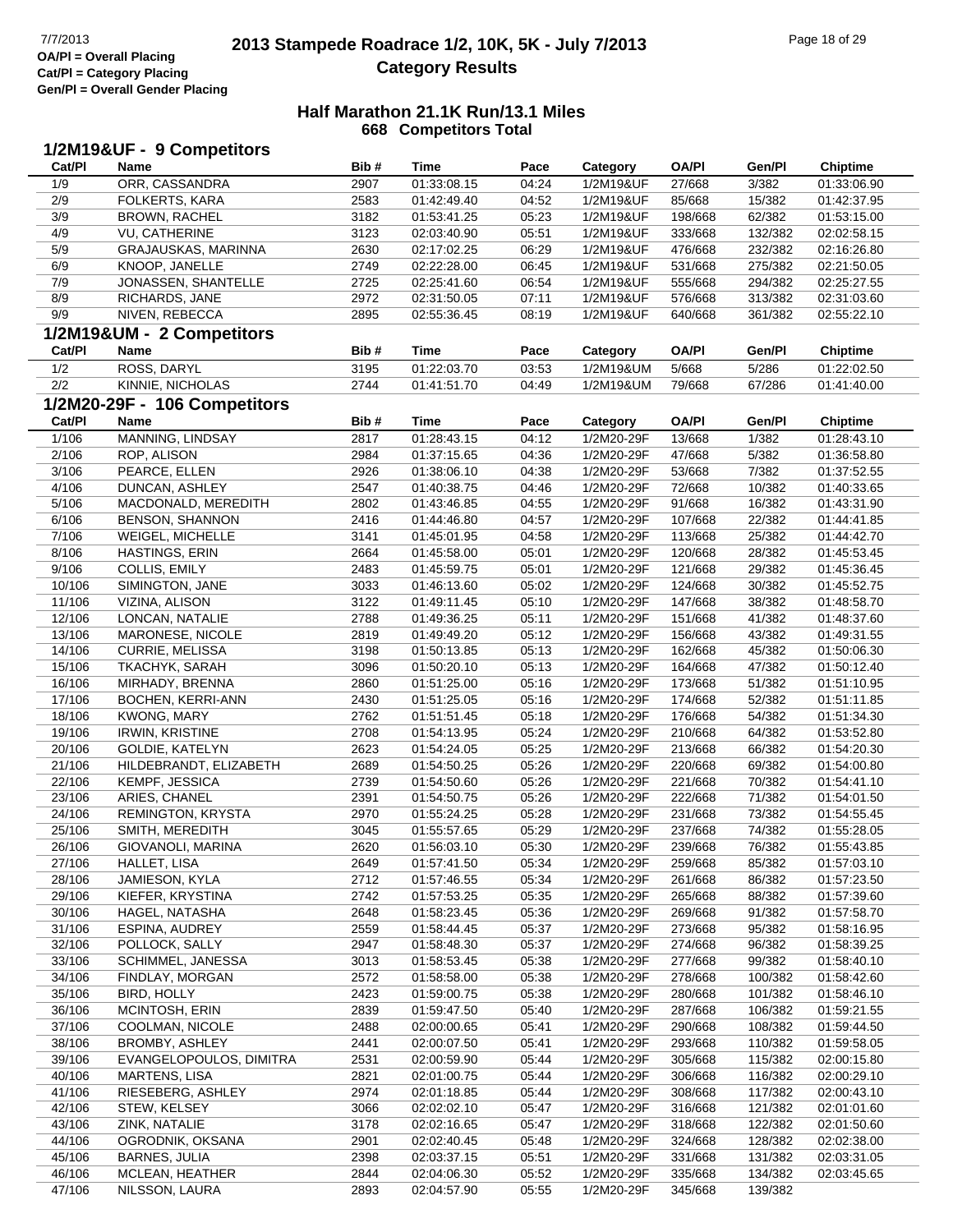### **2013 Stampede Roadrace 1/2, 10K, 5K - July 7/2013** Page 19 of 29 Page 19 of 29 Page 19 of 29 **Category Results**

#### **Half Marathon 21.1K Run/13.1 Miles 668 Competitors Total**

### **1/2M20-29F - 106 Competitors**

| Cat/PI  | Name                        | Bib# | Time        | Pace  | <b>Category</b> | <b>OA/PI</b> | Gen/Pl  | Chiptime        |
|---------|-----------------------------|------|-------------|-------|-----------------|--------------|---------|-----------------|
|         |                             |      |             |       |                 |              |         | 02:04:23.25     |
| 48/106  | SUTTER, JENNIFER            | 3078 | 02:05:01.70 | 05:55 | 1/2M20-29F      | 346/668      | 140/382 | 02:04:28.55     |
| 49/106  | <b>FAVERIN, KIRSTEN</b>     | 2745 | 02:05:31.20 | 05:56 | 1/2M20-29F      | 351/668      | 144/382 | 02:04:51.05     |
| 50/106  | HEAL, ANDREA                | 2667 | 02:05:49.35 | 05:57 | 1/2M20-29F      | 358/668      | 149/382 | 02:05:26.75     |
| 51/106  | LAM, JESSICA                | 2765 | 02:05:52.35 | 05:57 | 1/2M20-29F      | 360/668      | 150/382 | 02:05:27.35     |
|         |                             |      |             |       |                 |              |         |                 |
| 52/106  | PARSONS, KATHERINE          | 2921 | 02:06:31.15 | 05:59 | 1/2M20-29F      | 369/668      | 155/382 | 02:06:15.40     |
| 53/106  | MUNRO, TANIS                | 2881 | 02:06:46.55 | 06:00 | 1/2M20-29F      | 372/668      | 157/382 | 02:06:26.30     |
| 54/106  | ILSLEY, SUSAN               | 2704 | 02:07:06.25 | 06:01 | 1/2M20-29F      | 378/668      | 162/382 | 02:06:32.80     |
| 55/106  | <b>WILSON, CHELSEA</b>      | 2465 | 02:07:09.90 | 06:01 | 1/2M20-29F      | 379/668      | 163/382 | 02:07:02.35     |
| 56/106  | FLYNN, ELIZABETH            | 2580 | 02:07:38.30 | 06:02 | 1/2M20-29F      | 382/668      | 166/382 | 02:07:07.85     |
| 57/106  | RUDKO, JENNIFER             | 2994 | 02:07:58.20 | 06:03 | 1/2M20-29F      | 389/668      | 170/382 | 02:07:40.55     |
| 58/106  | SPRING, ANDREA              | 2388 | 02:08:28.00 | 06:05 | 1/2M20-29F      | 395/668      | 175/382 | 02:08:21.75     |
| 59/106  | KOPEC, ALYSHA               | 2752 | 02:08:33.40 | 06:05 | 1/2M20-29F      | 397/668      | 177/382 | 02:08:12.05     |
| 60/106  | CHURCH, SARAH               | 2475 | 02:08:34.10 | 06:05 | 1/2M20-29F      | 399/668      | 179/382 | 02:08:13.40     |
| 61/106  | MURPHY, KYLA                | 2883 | 02:10:18.55 | 06:10 | 1/2M20-29F      | 409/668      | 185/382 | 02:09:33.25     |
|         |                             |      |             |       |                 |              |         |                 |
| 62/106  | <b>BUTT, STEPHANIE</b>      | 2455 | 02:10:36.15 | 06:11 | 1/2M20-29F      | 412/668      | 188/382 | 02:10:15.60     |
| 63/106  | MAURICE, KATELYNN           | 2827 | 02:11:23.05 | 06:13 | 1/2M20-29F      | 422/668      | 195/382 | 02:11:08.20     |
| 64/106  | CALVERT, HAYLEY             | 2458 | 02:11:33.35 | 06:14 | 1/2M20-29F      | 423/668      | 196/382 | 02:11:20.55     |
| 65/106  | <b>GOSSELIN, ISABELLE</b>   | 3206 | 02:11:34.50 | 06:14 | 1/2M20-29F      | 424/668      | 197/382 | 02:08:17.50     |
| 66/106  | DYCK, WENDY                 | 2549 | 02:12:26.30 | 06:16 | 1/2M20-29F      | 433/668      | 205/382 | 02:12:14.05     |
| 67/106  | SUEN, LILY                  | 3075 | 02:12:40.10 | 06:17 | 1/2M20-29F      | 436/668      | 207/382 | 02:12:37.40     |
| 68/106  | <b>GREENBERG, STACEY</b>    | 2633 | 02:13:31.50 | 06:19 | 1/2M20-29F      | 445/668      | 214/382 | 02:12:44.80     |
| 69/106  | CLARK, LISA                 | 2479 | 02:13:38.75 | 06:20 | 1/2M20-29F      | 449/668      | 218/382 | 02:13:12.00     |
| 70/106  | TURNBULL, BREANNE           | 3106 | 02:14:06.30 | 06:21 | 1/2M20-29F      | 454/668      | 221/382 | 02:13:55.85     |
|         |                             |      |             |       |                 |              |         |                 |
| 71/106  | HARAGA, AMANDA              | 2658 | 02:14:11.70 | 06:21 | 1/2M20-29F      | 456/668      | 222/382 | 02:13:42.35     |
| 72/106  | GUTIERREZ, JENNIFER         | 2641 | 02:14:34.85 | 06:22 | 1/2M20-29F      | 457/668      | 223/382 | 02:14:03.00     |
| 73/106  | <b>BISSCHOP, GENESIA</b>    | 2425 | 02:15:20.90 | 06:24 | 1/2M20-29F      | 464/668      | 227/382 | 02:15:06.45     |
| 74/106  | FLEMING, SARAH              | 2576 | 02:16:14.90 | 06:27 | 1/2M20-29F      | 471/668      | 231/382 | 02:15:56.40     |
| 75/106  | HERN, LAURA                 | 2676 | 02:17:07.15 | 06:29 | 1/2M20-29F      | 478/668      | 234/382 | 02:16:38.10     |
| 76/106  | VAN VLACK, TASHINA          | 3110 | 02:18:18.80 | 06:33 | 1/2M20-29F      | 485/668      | 241/382 | 02:17:40.85     |
| 77/106  | LAROCQUE, AMANDA            | 2768 | 02:18:29.55 | 06:33 | 1/2M20-29F      | 489/668      | 245/382 | 02:17:42.45     |
| 78/106  | RUMSEY, ASHLEY              | 3187 | 02:18:42.15 | 06:34 | 1/2M20-29F      | 490/668      | 246/382 | 02:18:06.30     |
| 79/106  | HUANG, VIVIAN               | 2699 | 02:19:48.40 | 06:37 | 1/2M20-29F      | 509/668      | 258/382 | 02:19:23.85     |
| 80/106  | <b>VERBONAC, KIERA</b>      | 3115 | 02:19:50.30 | 06:37 | 1/2M20-29F      | 510/668      | 259/382 | 02:19:41.35     |
| 81/106  | MURSCHELL, AMY              | 2885 | 02:20:00.65 | 06:38 | 1/2M20-29F      | 512/668      | 261/382 | 02:19:38.45     |
|         |                             |      |             |       |                 |              |         |                 |
| 82/106  | MALVIN, CANDICE             | 2815 | 02:20:15.15 | 06:38 | 1/2M20-29F      | 513/668      | 262/382 | 02:19:29.35     |
| 83/106  | TRAN, LISA                  | 3100 | 02:21:31.25 | 06:42 | 1/2M20-29F      | 524/668      | 269/382 | 02:21:27.05     |
| 84/106  | GADSBY, KYLIE               | 2598 | 02:22:28.85 | 06:45 | 1/2M20-29F      | 532/668      | 276/382 | 02:21:52.30     |
| 85/106  | LEE, JENNIFER               | 2776 | 02:23:40.60 | 06:48 | 1/2M20-29F      | 539/668      | 282/382 | 02:22:56.25     |
| 86/106  | GOUDIE, MEGAN               | 2625 | 02:23:54.50 | 06:49 | 1/2M20-29F      | 540/668      | 283/382 | 02:23:24.10     |
| 87/106  | HICKS, MEGHANNE             | 2685 | 02:23:54.55 | 06:49 | 1/2M20-29F      | 541/668      | 284/382 | 02:23:24.10     |
| 88/106  | TAPHORN, AMANDA             | 3085 | 02:23:58.55 | 06:49 | 1/2M20-29F      | 542/668      | 285/382 | 02:23:39.25     |
| 89/106  | SHUSTACK, MIRIAM            | 3030 | 02:24:01.95 | 06:49 | 1/2M20-29F      | 543/668      | 286/382 | 02:23:40.20     |
| 90/106  | MACAULAY, KAT               | 2796 | 02:24:31.30 | 06:50 | 1/2M20-29F      | 548/668      | 290/382 | 02:24:24.65     |
| 91/106  | DE JONG, SASKIA             | 2515 | 02:24:39.05 | 06:51 | 1/2M20-29F      | 549/668      | 291/382 | 02:24:38.30     |
|         |                             |      |             |       |                 |              |         |                 |
| 92/106  | WATTS, ANDI                 | 3136 | 02:26:17.05 | 06:55 | 1/2M20-29F      | 558/668      | 297/382 | 02:25:47.35     |
| 93/106  | CHAU, NANCY                 | 2464 | 02:26:37.90 | 06:56 | 1/2M20-29F      | 559/668      | 298/382 | 02:26:33.90     |
| 94/106  | RAE, SHARON                 | 2959 | 02:28:11.10 | 07:01 | 1/2M20-29F      | 561/668      | 300/382 | 02:26:29.85     |
| 95/106  | WHITE, LENA                 | 3148 | 02:28:31.25 | 07:02 | 1/2M20-29F      | 562/668      | 301/382 | 02:27:45.70     |
| 96/106  | STARK-MODLIN, JUDITH        | 3062 | 02:29:15.15 | 07:04 | 1/2M20-29F      | 566/668      | 305/382 | 02:28:52.50     |
| 97/106  | DHANOOSINGH, LINDSEY        | 2528 | 02:31:30.10 | 07:10 | 1/2M20-29F      | 574/668      | 312/382 | 02:30:43.15     |
| 98/106  | JOHNSTON, KATE              | 2723 | 02:34:59.70 | 07:20 | 1/2M20-29F      | 588/668      | 324/382 | 02:34:48.55     |
| 99/106  | THOMSON, TAYLOR             | 3094 | 02:41:34.35 | 07:39 | 1/2M20-29F      | 603/668      | 336/382 | 02:40:49.95     |
| 100/106 | POST, COURTNEY              | 2948 | 02:42:23.85 | 07:41 | 1/2M20-29F      | 607/668      | 338/382 | 02:41:39.80     |
| 101/106 | RODRIGUEZ, KARLA            | 2982 | 02:42:25.40 | 07:41 | 1/2M20-29F      | 608/668      | 339/382 | 02:42:21.40     |
|         |                             |      |             |       |                 |              |         |                 |
| 102/106 | CHANG, STEPHANIE            | 2462 | 02:44:20.10 | 07:47 | 1/2M20-29F      | 611/668      | 341/382 | 02:44:16.55     |
| 103/106 | TABBERT, KEELY              | 2727 | 02:44:22.55 | 07:47 | 1/2M20-29F      | 612/668      | 342/382 | 02:43:43.40     |
| 104/106 | GERKE, JOCELYN              | 2610 | 02:44:36.70 | 07:48 | 1/2M20-29F      | 615/668      | 344/382 | 02:42:44.00     |
| 105/106 | KANE, AMANDA                | 2731 | 02:47:01.15 | 07:54 | 1/2M20-29F      | 626/668      | 352/382 | 02:46:37.90     |
| 106/106 | BRYANT, JESSIE              | 2448 | 02:53:31.70 | 08:13 | 1/2M20-29F      | 638/668      | 359/382 | 02:52:54.85     |
|         | 1/2M20-29M - 51 Competitors |      |             |       |                 |              |         |                 |
| Cat/PI  | Name                        | Bib# | <b>Time</b> | Pace  | Category        | OA/PI        | Gen/Pl  | <b>Chiptime</b> |
|         |                             |      |             |       |                 |              |         |                 |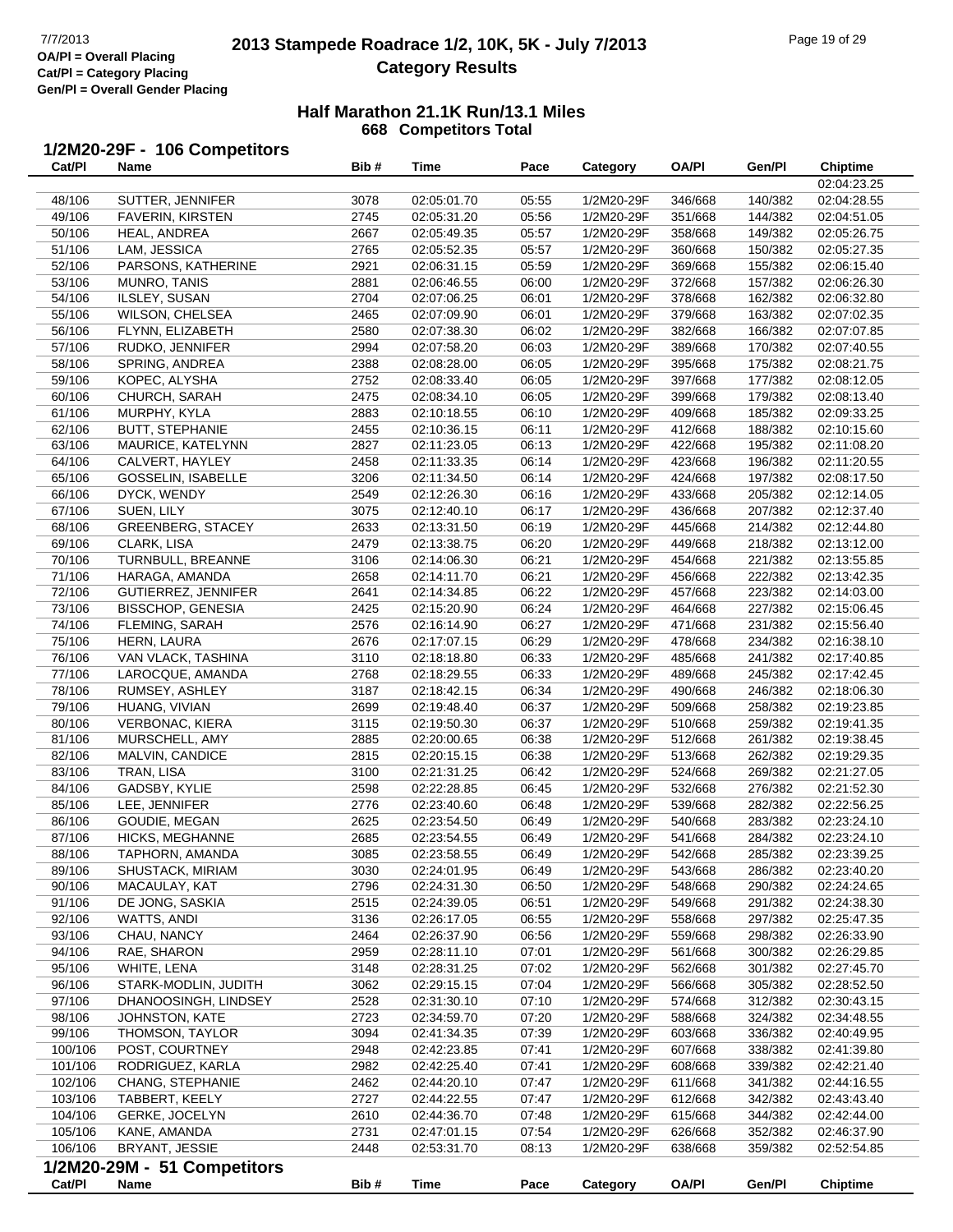### **2013 Stampede Roadrace 1/2, 10K, 5K - July 7/2013** Page 20 of 29 Page 20 of 29 OVER For Alle Reader Act Table 1 **Category Results**

#### **Half Marathon 21.1K Run/13.1 Miles 668 Competitors Total**

### **1/2M20-29M - 51 Competitors**

| Cat/PI         | Name                         | Bib#         | Time                       | Pace           | Category                 | <b>OA/PI</b>     | Gen/Pl           | <b>Chiptime</b> |
|----------------|------------------------------|--------------|----------------------------|----------------|--------------------------|------------------|------------------|-----------------|
| 1/51           | HOFBAUER, TREVOR             | 2693         | 01:16:13.95                | 03:36          | 1/2M20-29M               | 2/668            | 2/286            | 01:16:12.50     |
| 2/51           | FULLER, JONATHAN             | 2595         | 01:20:54.25                | 03:50          | 1/2M20-29M               | 4/668            | 4/286            | 01:20:48.50     |
| 3/51           | BERNAKEVITCH, BRETT          | 3221         | 01:25:19.05                | 04:02          | 1/2M20-29M               | 8/668            | 8/286            | 01:25:04.15     |
| 4/51           | JACOBS, ANDREW               | 2709         | 01:27:00.75                | 04:07          | 1/2M20-29M               | 9/668            | 9/286            | 01:26:55.70     |
| 5/51           | GILL, JESSIE                 | 2618         | 01:27:43.75                | 04:09          | 1/2M20-29M               | 11/668           | 11/286           | 01:27:26.20     |
| 6/51           | BROWN, JOEL                  | 2443         | 01:31:36.95                | 04:20          | 1/2M20-29M               | 20/668           | 18/286           | 01:31:15.90     |
| 7/51           | <b>BUERGI, SIMON</b>         | 2452         | 01:31:49.10                | 04:21          | 1/2M20-29M               | 21/668           | 19/286           | 01:31:46.45     |
| 8/51           | CUNNING, MATTHEW             | 2501         | 01:33:09.65                | 04:24          | 1/2M20-29M               | 28/668           | 25/286           | 01:33:08.15     |
| 9/51           | WATERBURY, JEFF              | 3134         | 01:34:26.05                | 04:28          | 1/2M20-29M               | 29/668           | 26/286           | 01:34:19.60     |
| 10/51          | <b>GRIFFIN, BRENT</b>        | 2635         | 01:35:29.60                | 04:31          | 1/2M20-29M               | 36/668           | 33/286           | 01:35:23.95     |
| 11/51          | DREWERY, CRAIG               | 2539         | 01:35:31.95                | 04:31          | 1/2M20-29M               | 37/668           | 34/286           | 01:35:20.60     |
| 12/51          | CARLSON, ERIK                | 2460         | 01:37:30.95                | 04:37          | 1/2M20-29M               | 48/668           | 43/286           | 01:37:25.20     |
| 13/51          | KIELBASINSKI, MATTHEW        | 2743         | 01:38:39.25                | 04:40          | 1/2M20-29M               | 58/668           | 51/286           | 01:38:37.60     |
| 14/51          | <b>HOIDAS, MARK</b>          | 3218         | 01:39:07.85                | 04:41          | 1/2M20-29M               | 62/668           | 55/286           | 01:38:53.25     |
| 15/51          | ONG, SIMON                   | 2905         | 01:39:09.35                | 04:41          | 1/2M20-29M               | 64/668           | 57/286           | 01:39:07.00     |
| 16/51          | HEWARD, CHAD                 | 2678         | 01:40:51.95                | 04:46          | 1/2M20-29M               | 75/668           | 64/286           | 01:40:15.30     |
| 17/51          | KUSYK, JUSTIN                | 2759         | 01:42:14.45                | 04:50          | 1/2M20-29M               | 82/668           | 69/286           | 01:42:11.05     |
| 18/51          | REID, JOHN                   | 2967         | 01:44:03.90                | 04:55          | 1/2M20-29M               | 96/668           | 79/286           | 01:43:28.70     |
| 19/51          | FLYNN, DEREK                 | 2579         | 01:44:31.75                | 04:57          | 1/2M20-29M               | 103/668          | 83/286           | 01:44:28.85     |
| 20/51          | <b>MORIN, JUSTIN</b>         | 2874         | 01:45:01.95                | 04:58          | 1/2M20-29M               | 112/668          | 88/286           | 01:44:24.05     |
| 21/51          | JOHNSTON, ROB                | 2724         | 01:48:58.80                | 05:09          | 1/2M20-29M               | 144/668          | 108/286          | 01:48:21.15     |
| 22/51          | WILLMER, RYAN                | 3156         | 01:50:20.60                | 05:13          | 1/2M20-29M               | 165/668          | 118/286          | 01:50:12.25     |
| 23/51          | DYKSTRA, STEVEN              | 2550         | 01:52:09.80                | 05:18          | 1/2M20-29M               | 180/668          | 126/286          | 01:51:23.50     |
| 24/51          | STANLEY, JAKE                | 3061         | 01:53:16.90                | 05:22          | 1/2M20-29M               | 190/668          | 132/286          | 01:52:37.95     |
| 25/51          | SEMANISION, STEVE            | 3024         | 01:53:48.75                | 05:23          | 1/2M20-29M               | 199/668          | 137/286          | 01:53:20.10     |
| 26/51          | WOODS, PHIL                  | 3166         | 01:54:02.30                | 05:24          | 1/2M20-29M               | 206/668          | 143/286          | 01:53:41.95     |
| 27/51          | BROWNLOW, ALEX               | 2447         | 01:55:06.10                | 05:27          | 1/2M20-29M               | 227/668          | 156/286          | 01:54:54.55     |
| 28/51          | PARSONS, BRANDON             | 2920         | 01:55:20.90                | 05:28          | 1/2M20-29M               | 230/668          | 158/286          | 01:55:05.70     |
| 29/51          | SCHEU, CONNOR                | 3012         | 01:55:44.75                | 05:29          | 1/2M20-29M               | 234/668          | 161/286          | 01:55:24.80     |
| 30/51          | DIODATI, KEVIN               | 2533         | 01:56:22.40                | 05:30          | 1/2M20-29M               | 244/668          | 166/286          | 01:56:13.55     |
| 31/51          | HAMBLIN, TRISTAN             | 2650         | 01:59:27.55                | 05:39          | 1/2M20-29M               | 285/668          | 181/286          | 01:58:46.60     |
| 32/51          | WARD, RYAN                   | 3132         | 02:00:48.45                | 05:43          | 1/2M20-29M               | 301/668          | 188/286          | 02:00:13.90     |
| 33/51          | AUSTERBERRY, DAVIS           | 2395         | 02:01:35.55                | 05:45          | 1/2M20-29M               | 310/668          | 193/286          | 01:49:02.95     |
| 34/51          | SPROULE, JARED               | 3058         | 02:02:02.10                | 05:47          | 1/2M20-29M               | 315/668          | 195/286          | 02:01:01.35     |
| 35/51          | BARNES, RYAN                 | 2399         | 02:03:37.50                | 05:51          | 1/2M20-29M               | 332/668          | 201/286          | 02:03:31.35     |
| 36/51          | VADORI, NELSON               | 3107         | 02:04:14.55                | 05:53          | 1/2M20-29M               | 338/668          | 203/286          | 02:04:08.70     |
| 37/51          | PATTERSON, MATTHEW           | 2924         | 02:04:30.85                | 05:54          | 1/2M20-29M               | 341/668          | 204/286          | 02:03:50.90     |
| 38/51          | PROVENCAL, ANDREW            | 2952         | 02:06:08.65                | 05:58          | 1/2M20-29M               | 364/668          | 212/286          | 02:05:48.60     |
| 39/51          | <b>GUILHERM, MATTHEW</b>     | 2639         | 02:12:39.25                | 06:17          | 1/2M20-29M               | 435/668          | 229/286          | 02:11:54.85     |
| 40/51          | MAGNUSSON, ERIC              | 2811         | 02:13:05.00                | 06:18          | 1/2M20-29M               | 441/668          | 231/286          | 02:12:16.45     |
| 41/51          | MCMULLEN, CHRIS              | 2848         | 02:14:54.50                | 06:23          | 1/2M20-29M               | 459/668          | 236/286          | 02:14:11.05     |
| 42/51          | MOORE, DEREK                 | 2871         | 02:15:23.05                | 06:24          | 1/2M20-29M               | 465/668          | 238/286          | 02:14:54.25     |
| 43/51          | ZENTNER, DAVID               | 3176         | 02:15:29.20                | 06:25          | 1/2M20-29M               | 467/668          | 240/286          | 02:14:43.35     |
| 44/51          | CIMOLAI, NEVIN               | 2477         | 02:16:15.10                | 06:27          | 1/2M20-29M               | 472/668          | 241/286          | 02:15:55.90     |
| 45/51          | ABEL, BRENT                  | 2376         | 02:20:57.80                | 06:40          | 1/2M20-29M               | 518/668          | 252/286          | 02:20:29.45     |
| 46/51          | KORNELSON, BRAD              | 3177         | 02:24:48.50                | 06:51          | 1/2M20-29M               | 553/668          | 260/286          | 02:24:01.85     |
| 47/51          | <b>GIBSON, BRITTANY</b>      | 2614         | 02:31:50.00                | 07:11          | 1/2M20-29M               | 575/668          | 263/286          | 02:31:04.25     |
| 48/51          | <b>HAMILTON, CHRIS</b>       | 2652         | 02:43:58.85                | 07:46          | 1/2M20-29M               | 610/668          | 270/286          | 02:43:19.15     |
| 49/51          | JOHNSTON, ADAM               | 2722         | 02:44:26.65                | 07:47          | 1/2M20-29M               | 613/668          | 271/286          | 02:43:51.05     |
| 50/51          | TAGHIPOUR TABRIZI, POURIA    | 3082         | 02:50:26.80                | 08:04          | 1/2M20-29M               | 634/668          | 278/286          | 02:50:26.10     |
| 51/51          | HUESTIS, PAUL                | 2700         | 02:53:31.50                | 08:13          | 1/2M20-29M               | 637/668          | 279/286          | 02:52:55.35     |
|                | 1/2M30-39F - 119 Competitors |              |                            |                |                          |                  |                  |                 |
| Cat/PI         | Name                         | Bib#         | Time                       | Pace           | Category                 | <b>OA/PI</b>     | Gen/Pl           | <b>Chiptime</b> |
| 1/119          | FRANCIS, TAMMARA             |              | 01:35:38.40                |                | 1/2M30-39F               | 38/668           |                  |                 |
|                |                              | 2590         |                            | 04:31          |                          |                  | 4/382            | 01:35:33.95     |
| 2/119          | SIM, MANDI                   | 3032         | 01:37:34.80                | 04:37          | 1/2M30-39F               | 49/668           | 6/382            | 01:37:30.55     |
| 3/119          | REID, BRADEN                 | 2965         | 01:39:10.95                | 04:42          | 1/2M30-39F               | 65/668           | 8/382            | 01:39:03.75     |
| 4/119          | FLETCHER, JESSIE             | 2577         | 01:40:49.15                | 04:46          | 1/2M30-39F               | 74/668           | 11/382           | 01:40:44.65     |
| 5/119<br>6/119 | STRUEBY, JILL                | 3071<br>2632 | 01:42:07.75<br>01:42:20.65 | 04:50<br>04:51 | 1/2M30-39F<br>1/2M30-39F | 81/668<br>84/668 | 13/382<br>14/382 | 01:41:54.80     |
|                | <b>GREEN, TANYA</b>          |              |                            |                |                          |                  |                  | 01:42:09.65     |
| 7/119<br>8/119 | NEUFELD, CARMEN              | 2890         | 01:44:26.65                | 04:57          | 1/2M30-39F               | 102/668          | 20/382           | 01:44:14.40     |
|                | PETKAU, JILL                 | 2936         | 01:45:50.60                | 05:00          | 1/2M30-39F               | 119/668          | 27/382           | 01:45:40.35     |

9/119 DEL CASTILHO, FRAN 2520 01:47:27.45 05:05 1/2M30-39F 134/668 32/382 01:47:19.20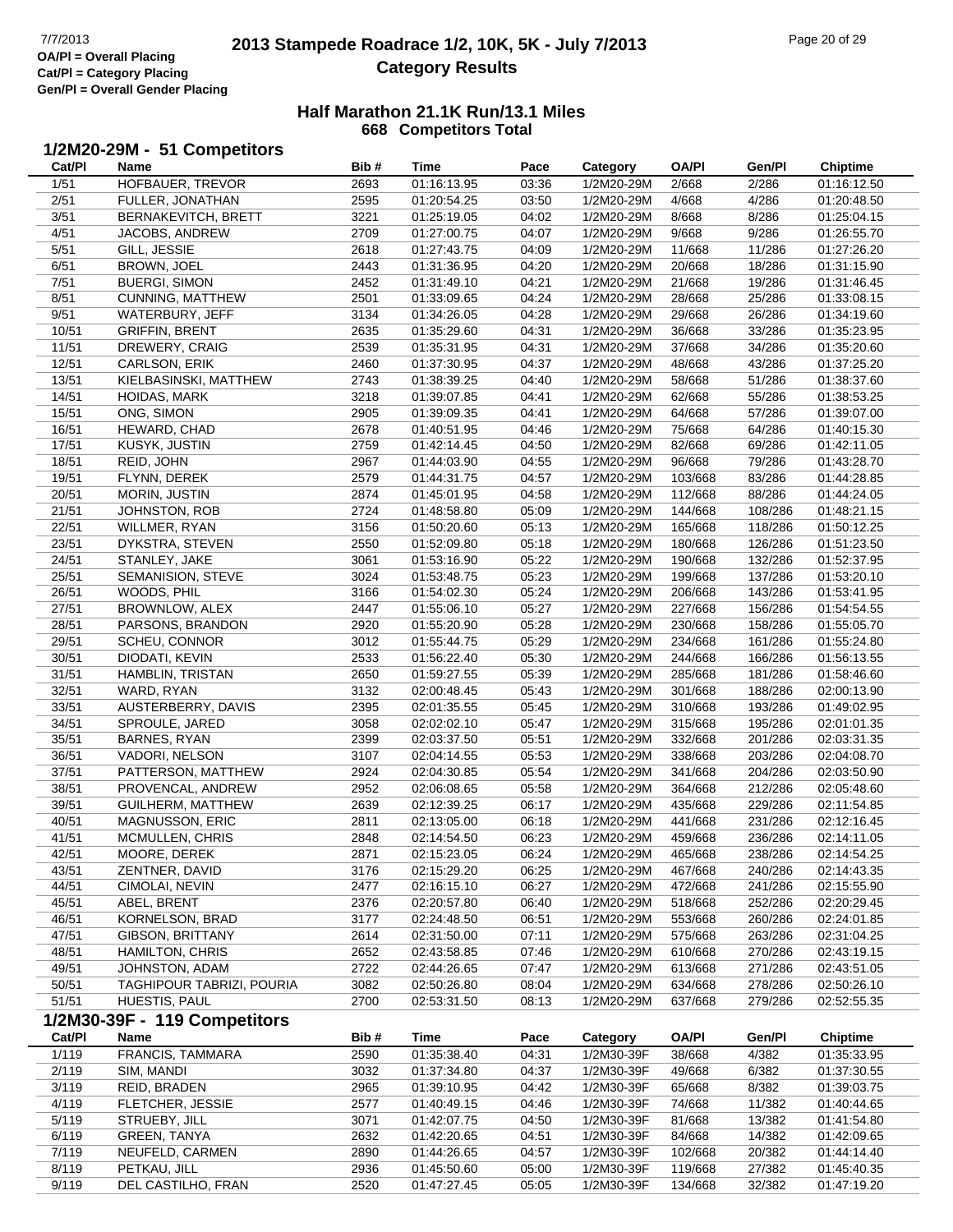$\overline{a}$ 

# **2013 Stampede Roadrace 1/2, 10K, 5K - July 7/2013** Page 21 of 29 Page 21 of 29 **Category Results**

#### **Half Marathon 21.1K Run/13.1 Miles 668 Competitors Total**

### **1/2M30-39F - 119 Competitors**

| Cat/PI | Name                      | Bib# | Time        | Pace  | Category   | OA/PI   | Gen/Pl  | <b>Chiptime</b> |
|--------|---------------------------|------|-------------|-------|------------|---------|---------|-----------------|
| 10/119 | <b>BRESCIA, LAURA</b>     | 2439 | 01:47:31.80 | 05:05 | 1/2M30-39F | 136/668 | 33/382  | 01:47:28.45     |
| 11/119 | HIDER, LAURA              | 2687 | 01:48:57.35 | 05:09 | 1/2M30-39F | 143/668 | 36/382  | 01:48:35.80     |
| 12/119 | REIMER, ROXANNE           | 2969 | 01:49:24.60 | 05:11 | 1/2M30-39F | 150/668 | 40/382  | 01:49:10.15     |
| 13/119 | JONES, RACHEL             | 3205 | 01:50:01.75 | 05:12 | 1/2M30-39F | 161/668 | 44/382  | 01:49:52.20     |
|        | WILLMER, TAMMY            |      |             |       |            |         |         |                 |
| 14/119 |                           | 3157 | 01:50:20.70 | 05:13 | 1/2M30-39F | 166/668 | 48/382  | 01:50:12.95     |
| 15/119 | FECH, TIANA               | 2566 | 01:51:13.25 | 05:16 | 1/2M30-39F | 170/668 | 49/382  | 01:51:03.10     |
| 16/119 | HARMS, JILL               | 2661 | 01:51:21.15 | 05:16 | 1/2M30-39F | 172/668 | 50/382  | 01:51:15.35     |
| 17/119 | WARNER, SANDY             | 3133 | 01:51:27.45 | 05:16 | 1/2M30-39F | 175/668 | 53/382  | 01:51:00.05     |
| 18/119 | LOVE, RICHELLE            | 2790 | 01:52:21.40 | 05:19 | 1/2M30-39F | 183/668 | 55/382  | 01:52:02.05     |
| 19/119 | <b>GERBER, INGEMAUD</b>   | 2609 | 01:52:22.75 | 05:19 | 1/2M30-39F | 184/668 | 56/382  | 01:52:16.20     |
| 20/119 | SNOW, AMANDA              | 3048 | 01:52:45.20 | 05:20 | 1/2M30-39F | 189/668 | 58/382  | 01:52:33.80     |
| 21/119 | <b>BEATTY, DENISE</b>     | 2405 | 01:53:33.20 | 05:22 | 1/2M30-39F | 194/668 | 60/382  | 01:53:28.85     |
| 22/119 | <b>WILLIAMS, SHEILA</b>   | 3154 | 01:53:40.80 | 05:23 | 1/2M30-39F | 197/668 | 61/382  | 01:53:25.05     |
| 23/119 | GIBNEY, LEIGH             | 2613 | 01:54:14.85 | 05:24 | 1/2M30-39F | 211/668 | 65/382  | 01:54:14.85     |
| 24/119 | DYSON, TERRY              | 2552 | 01:54:41.05 | 05:26 | 1/2M30-39F | 217/668 | 68/382  | 01:54:21.30     |
| 25/119 | DIRKS, SARAH              | 2534 | 01:55:09.90 | 05:27 | 1/2M30-39F | 228/668 | 72/382  | 01:54:40.30     |
| 26/119 | LAW, LACEY                | 2771 | 01:56:11.80 | 05:30 | 1/2M30-39F | 241/668 | 78/382  | 01:55:42.55     |
| 27/119 | DOUGLAS, MEAGAN           | 2537 | 01:56:35.00 | 05:31 | 1/2M30-39F | 248/668 | 80/382  | 01:55:52.80     |
|        | MCLEOD, KATHERINE         |      |             |       |            |         |         |                 |
| 28/119 |                           | 2846 | 01:56:35.05 | 05:31 | 1/2M30-39F | 249/668 | 81/382  | 01:55:52.10     |
| 29/119 | MACDONALD, JAIME          | 2800 | 01:56:53.10 | 05:32 | 1/2M30-39F | 254/668 | 83/382  | 01:56:37.15     |
| 30/119 | LACZO, ROXANNE            | 2764 | 01:58:18.50 | 05:36 | 1/2M30-39F | 268/668 | 90/382  | 01:58:05.85     |
| 31/119 | DRYER, BRENDA             | 2541 | 01:58:24.75 | 05:36 | 1/2M30-39F | 270/668 | 92/382  | 01:58:16.75     |
| 32/119 | HAYDUK, SHAYLYN           | 2665 | 01:58:26.10 | 05:36 | 1/2M30-39F | 271/668 | 93/382  | 01:58:16.20     |
| 33/119 | BEEVER, JENNIFER          | 2407 | 01:58:50.55 | 05:37 | 1/2M30-39F | 276/668 | 98/382  | 01:58:34.00     |
| 34/119 | KERSHAW, DEB              | 2740 | 01:59:17.25 | 05:39 | 1/2M30-39F | 284/668 | 104/382 | 01:59:10.40     |
| 35/119 | HETT, REBECCA             | 2677 | 02:00:01.35 | 05:41 | 1/2M30-39F | 291/668 | 109/382 | 01:59:45.30     |
| 36/119 | DORE, JENNIFER            | 2535 | 02:00:26.50 | 05:42 | 1/2M30-39F | 296/668 | 111/382 | 02:00:02.25     |
| 37/119 | MICHAUD, DANIELLE         | 2855 | 02:00:34.85 | 05:42 | 1/2M30-39F | 298/668 | 112/382 | 02:00:14.90     |
| 38/119 | MCDIARMID, ERIN           | 2832 | 02:00:35.00 | 05:42 | 1/2M30-39F | 299/668 | 113/382 | 02:00:14.95     |
| 39/119 | MCNULTY, TRACY            | 2850 | 02:04:16.20 | 05:53 | 1/2M30-39F | 339/668 | 136/382 | 02:03:57.25     |
| 40/119 | <b>COLBERT, JILL</b>      | 2482 | 02:04:50.55 | 05:54 | 1/2M30-39F | 344/668 | 138/382 | 02:04:43.90     |
| 41/119 | <b>IRVING, SHELLEY</b>    | 2707 | 02:05:03.85 | 05:55 | 1/2M30-39F | 347/668 | 141/382 | 02:04:01.45     |
| 42/119 | TEJANI, DESIREE           | 3090 | 02:05:05.15 | 05:55 | 1/2M30-39F | 349/668 | 142/382 | 02:04:43.20     |
| 43/119 | GARDINER, DIANA           | 2607 | 02:05:23.60 | 05:56 | 1/2M30-39F | 350/668 | 143/382 | 02:05:06.55     |
| 44/119 | SANDILANDS, CINDY         | 3004 | 02:05:42.55 | 05:57 | 1/2M30-39F | 353/668 | 146/382 | 02:05:27.65     |
|        |                           |      |             |       |            |         |         |                 |
| 45/119 | MASKER, KIMBERLY          | 2823 | 02:05:48.20 | 05:57 | 1/2M30-39F | 357/668 | 148/382 | 02:05:27.50     |
| 46/119 | DEPENCIER, SHERRI         | 2525 | 02:06:10.80 | 05:58 | 1/2M30-39F | 366/668 | 153/382 | 02:05:35.65     |
| 47/119 | <b>MYERS, HEATHER</b>     | 2886 | 02:06:54.90 | 06:00 | 1/2M30-39F | 373/668 | 158/382 | 02:06:19.45     |
| 48/119 | MARR, TIFFANY             | 3190 | 02:07:00.15 | 06:01 | 1/2M30-39F | 377/668 | 161/382 | 02:06:26.95     |
| 49/119 | JOHNSON, MICHELLE         | 2721 | 02:07:50.80 | 06:03 | 1/2M30-39F | 388/668 | 169/382 | 02:07:34.55     |
| 50/119 | DAVIS, HEATHER            | 2511 | 02:08:17.85 | 06:04 | 1/2M30-39F | 390/668 | 171/382 | 02:07:51.95     |
| 51/119 | SORENSEN, TRISH           | 3051 | 02:08:20.65 | 06:04 | 1/2M30-39F | 391/668 | 172/382 | 02:07:48.30     |
| 52/119 | TAYLOR, TAMARA            | 3088 | 02:08:26.40 | 06:05 | 1/2M30-39F | 394/668 | 174/382 | 02:08:09.25     |
| 53/119 | COSTANZO, SHELLEY         | 2491 | 02:09:38.35 | 06:08 | 1/2M30-39F | 406/668 | 182/382 | 02:09:12.85     |
| 54/119 | MICHAUD, LYNN             | 2856 | 02:09:38.55 | 06:08 | 1/2M30-39F | 407/668 | 183/382 | 02:09:13.60     |
| 55/119 | VIERNEZA, KRISTINE        | 3119 | 02:10:22.45 | 06:10 | 1/2M30-39F | 410/668 | 186/382 | 02:10:09.50     |
| 56/119 | <b>GERRITS, CATHERINE</b> | 2611 | 02:10:33.80 | 06:11 | 1/2M30-39F | 411/668 | 187/382 | 02:09:46.30     |
| 57/119 | MATSUMOTO, CARRIE         | 2825 | 02:10:46.60 | 06:11 | 1/2M30-39F | 414/668 | 189/382 | 02:10:35.25     |
| 58/119 | NIK, SALOOMEH             | 2892 | 02:11:01.60 | 06:12 | 1/2M30-39F | 417/668 | 191/382 | 02:10:38.85     |
| 59/119 | ILSLEY, HEATHER           | 2703 | 02:11:03.65 | 06:12 | 1/2M30-39F | 418/668 | 192/382 | 02:10:29.40     |
| 60/119 | SASYNIUK-WALT, TRIXY      | 3006 | 02:11:48.80 | 06:14 | 1/2M30-39F | 426/668 | 198/382 | 02:11:31.75     |
| 61/119 | MARRA, ELIZABETH          | 2820 | 02:11:55.70 | 06:15 | 1/2M30-39F | 427/668 | 199/382 | 02:11:32.25     |
|        | HIRSCHFELD, ELENA         |      |             |       |            |         |         | 02:12:08.10     |
| 62/119 |                           | 2691 | 02:12:24.70 | 06:16 | 1/2M30-39F | 432/668 | 204/382 |                 |
| 63/119 | TSANG, JOSEPHINE          | 3104 | 02:12:51.50 | 06:17 | 1/2M30-39F | 438/668 | 208/382 | 02:11:41.10     |
| 64/119 | MEYER, JULIE              | 2854 | 02:13:00.15 | 06:18 | 1/2M30-39F | 440/668 | 210/382 | 02:12:42.50     |
| 65/119 | THREESUNS, LYNDSEY        | 2795 | 02:13:08.35 | 06:18 | 1/2M30-39F | 442/668 | 211/382 | 02:12:54.10     |
| 66/119 | MCCALLUM, SHELLEY         | 2828 | 02:13:16.15 | 06:18 | 1/2M30-39F | 443/668 | 212/382 | 02:12:53.80     |
| 67/119 | SEALY, CHRISTINA          | 3019 | 02:13:17.90 | 06:19 | 1/2M30-39F | 444/668 | 213/382 | 02:13:03.05     |
| 68/119 | BENKE, AMANDA             | 2410 | 02:13:36.35 | 06:19 | 1/2M30-39F | 447/668 | 216/382 | 02:13:09.60     |
| 69/119 | SMITH, CHERYL             | 3042 | 02:13:42.15 | 06:20 | 1/2M30-39F | 450/668 | 219/382 | 02:13:32.45     |
| 70/119 | HELM, NANCY               | 2670 | 02:13:54.15 | 06:20 | 1/2M30-39F | 453/668 | 220/382 | 02:13:28.30     |
| 71/119 | WOODS, ALISON             | 3165 | 02:14:57.35 | 06:23 | 1/2M30-39F | 460/668 | 224/382 | 02:14:29.70     |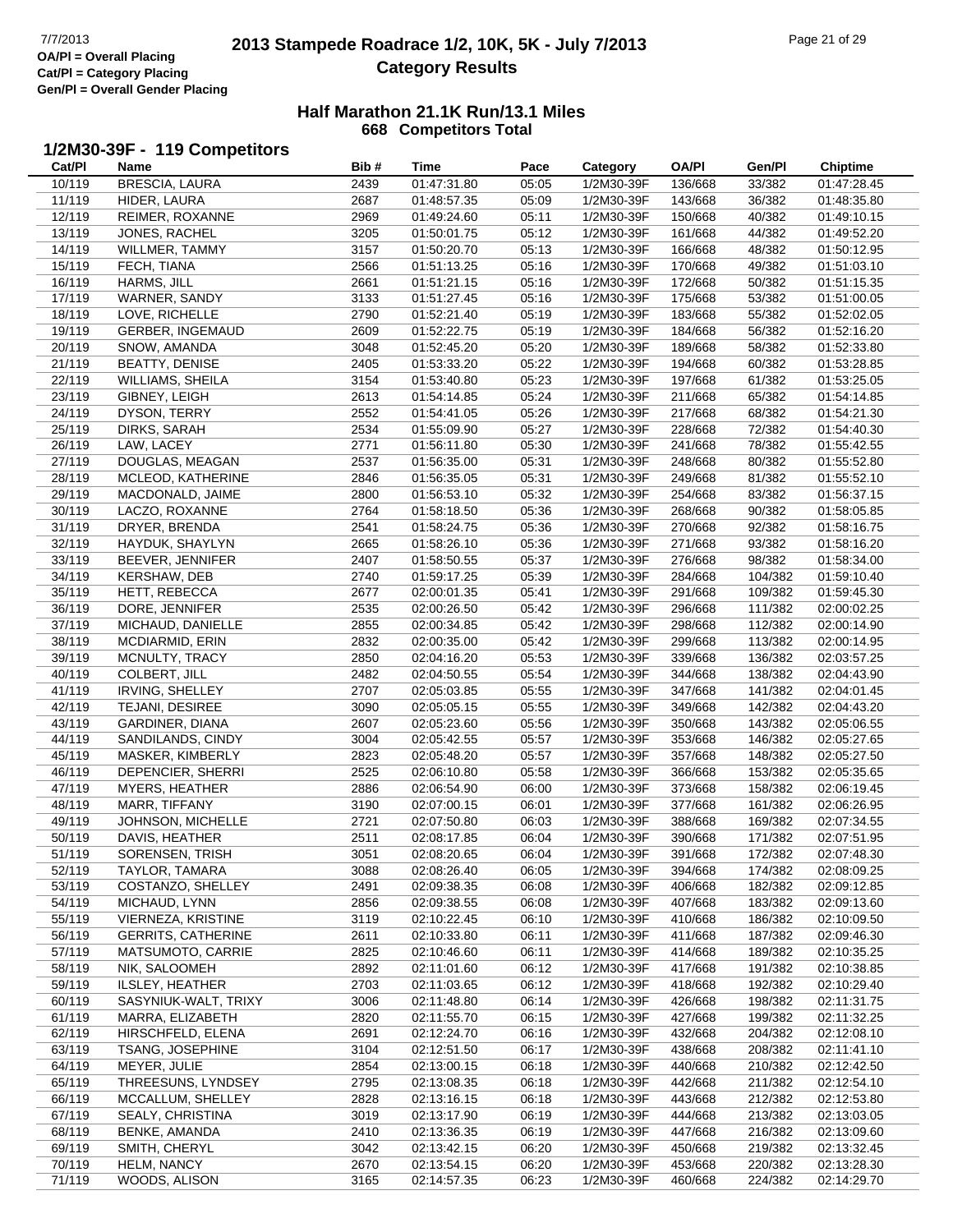# **2013 Stampede Roadrace 1/2, 10K, 5K - July 7/2013** Page 22 of 29 Page 22 of 29 **Category Results**

#### **Half Marathon 21.1K Run/13.1 Miles 668 Competitors Total**

### **1/2M30-39F - 119 Competitors**

| Cat/PI  | Name                        | Bib# | <b>Time</b> | Pace  | Category   | <b>OA/PI</b> | Gen/Pl  | <b>Chiptime</b> |
|---------|-----------------------------|------|-------------|-------|------------|--------------|---------|-----------------|
| 72/119  | BEUTEL, LINDSAY             | 2420 | 02:15:18.25 | 06:24 | 1/2M30-39F | 462/668      | 226/382 | 02:15:13.75     |
| 73/119  | MAK, ANITA                  | 2813 | 02:15:40.40 | 06:25 | 1/2M30-39F | 468/668      | 228/382 | 02:14:56.75     |
| 74/119  | PATTERSON, SARAH            | 2925 | 02:17:06.05 | 06:29 | 1/2M30-39F | 477/668      | 233/382 | 02:16:25.10     |
| 75/119  | FITZPATRICK, DENI           | 2575 | 02:17:21.90 | 06:30 | 1/2M30-39F | 480/668      | 236/382 | 02:16:49.75     |
| 76/119  | ORLESKY, KIM                | 2906 | 02:17:28.45 | 06:30 | 1/2M30-39F | 483/668      | 239/382 | 02:16:55.50     |
| 77/119  | EGENER, NATASHA             | 2553 | 02:18:19.05 | 06:33 | 1/2M30-39F | 486/668      | 242/382 | 02:17:42.25     |
| 78/119  | DUCKWORTH, RENEE            | 2543 | 02:18:27.45 | 06:33 | 1/2M30-39F | 487/668      | 243/382 | 02:17:56.60     |
| 79/119  | OXLEY, LAURA                | 2914 | 02:18:42.30 | 06:34 | 1/2M30-39F | 491/668      | 247/382 | 02:18:06.35     |
| 80/119  | ROMANIUK, RICHELLE          | 2983 | 02:19:11.60 | 06:35 | 1/2M30-39F | 496/668      | 249/382 | 02:18:37.80     |
|         |                             |      |             |       |            |              |         |                 |
| 81/119  | DEMOTT, JAIME               | 2523 | 02:19:17.50 | 06:36 | 1/2M30-39F | 498/668      | 250/382 | 02:19:06.15     |
| 82/119  | WAINMAN, STEFANIE           | 3125 | 02:19:21.55 | 06:36 | 1/2M30-39F | 500/668      | 251/382 | 02:18:44.40     |
| 83/119  | FILEWICH, TRACEY            | 2571 | 02:19:46.65 | 06:37 | 1/2M30-39F | 508/668      | 257/382 | 02:19:01.70     |
| 84/119  | DESTA, BARBARA              | 2526 | 02:20:17.05 | 06:38 | 1/2M30-39F | 514/668      | 263/382 | 02:19:39.95     |
| 85/119  | STEED, SABRINA              | 3063 | 02:20:19.85 | 06:39 | 1/2M30-39F | 515/668      | 264/382 | 02:19:32.40     |
| 86/119  | PETROVIC, JILL              | 2938 | 02:20:24.15 | 06:39 | 1/2M30-39F | 516/668      | 265/382 | 02:19:35.60     |
| 87/119  | <b>TAEKEMA, KASIA</b>       | 3081 | 02:21:24.90 | 06:42 | 1/2M30-39F | 521/668      | 267/382 | 02:21:18.25     |
| 88/119  | FENERTY, JENNIFER           | 2714 | 02:21:26.30 | 06:42 | 1/2M30-39F | 523/668      | 268/382 | 02:20:14.55     |
| 89/119  | SEGUIN, CARISSA             | 3023 | 02:21:33.60 | 06:42 | 1/2M30-39F | 525/668      | 270/382 | 02:21:10.00     |
| 90/119  | SPENCER, JANICE             | 3054 | 02:22:02.10 | 06:43 | 1/2M30-39F | 529/668      | 273/382 | 02:21:33.35     |
| 91/119  | LABELLA, CHRISTINE          | 2763 | 02:22:31.75 | 06:45 | 1/2M30-39F | 534/668      | 277/382 | 02:21:43.20     |
| 92/119  | BARBER, SHAUNNA             | 2397 | 02:23:15.10 | 06:47 | 1/2M30-39F | 536/668      | 279/382 | 02:22:45.70     |
| 93/119  | <b>FOSTER, NICOLE</b>       | 2589 | 02:24:09.95 | 06:49 | 1/2M30-39F | 544/668      | 287/382 | 02:23:17.50     |
| 94/119  | <b>BON, MARGARET</b>        | 2433 | 02:24:23.45 | 06:50 | 1/2M30-39F | 547/668      | 289/382 | 02:23:59.50     |
| 95/119  | EVERT, ERICA                | 2561 | 02:24:40.25 | 06:51 | 1/2M30-39F | 550/668      | 292/382 | 02:23:52.45     |
| 96/119  | CHOU, DEBBIE                | 2471 | 02:27:06.70 | 06:58 | 1/2M30-39F | 560/668      | 299/382 | 02:27:06.50     |
| 97/119  | <b>WALKER, NICOLE</b>       | 3130 | 02:29:03.45 | 07:03 | 1/2M30-39F | 565/668      | 304/382 | 02:28:35.45     |
| 98/119  | <b>GALLAGHER, KELLIE</b>    | 2601 | 02:30:16.45 | 07:07 | 1/2M30-39F | 570/668      | 308/382 | 02:29:41.80     |
| 99/119  | MACLACHLAN, KYLA            | 3186 | 02:30:47.15 | 07:08 | 1/2M30-39F | 572/668      | 310/382 | 02:30:41.10     |
| 100/119 | FRIESEN, ERIN               | 2592 | 02:30:59.90 | 07:09 | 1/2M30-39F | 573/668      | 311/382 | 02:30:26.65     |
| 101/119 | MACKENZIE, LINDSAY          | 2805 | 02:32:50.00 | 07:14 | 1/2M30-39F | 580/668      | 317/382 | 02:32:01.35     |
| 102/119 | HIRDLE, SHELLY              | 2690 | 02:32:52.45 | 07:14 | 1/2M30-39F | 581/668      | 318/382 | 02:32:45.85     |
| 103/119 | RIDEOUT, LAURA              | 2973 | 02:33:50.55 | 07:17 | 1/2M30-39F | 584/668      | 321/382 | 02:33:23.30     |
| 104/119 | NIELSON, TRACIE             | 2891 | 02:37:23.35 | 07:27 | 1/2M30-39F | 594/668      | 329/382 | 02:36:47.65     |
|         |                             |      |             |       |            |              |         |                 |
| 105/119 | KNOX, BONNIE                | 2750 | 02:37:53.90 | 07:29 | 1/2M30-39F | 597/668      | 332/382 | 02:37:13.30     |
| 106/119 | ABREY, AUTUMN               | 2377 | 02:44:27.30 | 07:47 | 1/2M30-39F | 614/668      | 343/382 | 02:43:52.25     |
| 107/119 | CONE, CATHERINE             | 2484 | 02:44:49.55 | 07:48 | 1/2M30-39F | 616/668      | 345/382 | 02:44:15.90     |
| 108/119 | FONTANA, ELIZABETH          | 2585 | 02:45:00.05 | 07:49 | 1/2M30-39F | 617/668      | 346/382 | 02:44:18.55     |
| 109/119 | NIXON, LAURA                | 2897 | 02:45:18.15 | 07:50 | 1/2M30-39F | 621/668      | 347/382 | 02:45:09.45     |
| 110/119 | WOOD, KRISSY                | 3164 | 02:45:52.60 | 07:51 | 1/2M30-39F | 623/668      | 349/382 | 02:33:20.00     |
| 111/119 | HAPIN, MARIA                | 2657 | 02:48:16.70 | 07:58 | 1/2M30-39F | 628/668      | 353/382 | 02:48:04.35     |
| 112/119 | LANDY, CINDY                | 2767 | 02:52:59.65 | 08:11 | 1/2M30-39F | 635/668      | 357/382 | 02:52:28.00     |
| 113/119 | LANDY, CAROLYNN             | 2766 | 02:53:00.55 | 08:11 | 1/2M30-39F | 636/668      | 358/382 | 02:52:29.30     |
| 114/119 | TAT, CAMIE                  | 3086 | 02:55:07.90 | 08:18 | 1/2M30-39F | 639/668      | 360/382 | 02:54:33.10     |
| 115/119 | ROBERTSON, WENDY            | 2979 | 03:03:36.00 | 08:42 | 1/2M30-39F | 647/668      | 365/382 | 03:03:34.85     |
| 116/119 | LUZIO, RACHEL               | 2793 | 03:18:37.00 | 09:24 | 1/2M30-39F | 653/668      | 370/382 | 03:18:31.60     |
| 117/119 | WONNACOTT-ALLEN, KIM        | 3163 | 03:19:37.60 | 09:27 | 1/2M30-39F | 655/668      | 372/382 | 03:19:32.65     |
| 118/119 | GALLOWAY, KELLY             | 2605 | 03:19:38.30 | 09:27 | 1/2M30-39F | 656/668      | 373/382 | 03:19:32.70     |
| 119/119 | BYARS, DAWN                 | 2456 | 03:27:56.25 | 09:51 | 1/2M30-39F | 664/668      | 379/382 | 03:27:54.65     |
|         | 1/2M30-39M - 85 Competitors |      |             |       |            |              |         |                 |
| Cat/PI  | Name                        | Bib# | <b>Time</b> | Pace  | Category   | <b>OA/PI</b> | Gen/Pl  | <b>Chiptime</b> |
| 1/85    | ONSARE, BERNARD             | 3201 | 01:16:13.70 | 03:36 | 1/2M30-39M | 1/668        | 1/286   | 01:16:12.65     |
| 2/85    | HOPFNER, GEOFF              | 2696 | 01:18:32.35 | 03:43 | 1/2M30-39M | 3/668        | 3/286   | 01:18:31.75     |
| 3/85    | MURRAY, RYAN                | 2884 | 01:24:19.00 | 03:59 | 1/2M30-39M | 6/668        | 6/286   | 01:24:18.10     |
| 4/85    | RADOMSKY, DAVID             | 2958 | 01:27:40.90 | 04:09 | 1/2M30-39M | 10/668       | 10/286  | 01:27:27.60     |
| 5/85    | GROGAN, ALAN                | 2636 | 01:29:05.25 | 04:13 | 1/2M30-39M | 14/668       | 13/286  | 01:28:55.30     |
|         |                             |      |             |       |            |              |         |                 |
| 6/85    | <b>BROWN, PATRICK</b>       | 2444 | 01:29:40.95 | 04:15 | 1/2M30-39M | 15/668       | 14/286  | 01:29:38.15     |
| 7/85    | ZAHYNACZ, RYAN              | 3175 | 01:30:11.35 | 04:16 | 1/2M30-39M | 16/668       | 15/286  | 01:30:05.95     |
| 8/85    | SLATER, ADAM                | 3038 | 01:32:28.50 | 04:22 | 1/2M30-39M | 22/668       | 20/286  | 01:32:16.15     |
| 9/85    | FITZ-GERALD, DAVID          | 2574 | 01:32:28.55 | 04:22 | 1/2M30-39M | 23/668       | 21/286  | 01:32:16.15     |
| 10/85   | HOFFMAN, ANDRE              | 2694 | 01:32:35.05 | 04:23 | 1/2M30-39M | 24/668       | 22/286  | 01:32:31.30     |
| 11/85   | HAYES, JASON                | 2666 | 01:32:57.25 | 04:24 | 1/2M30-39M | 25/668       | 23/286  | 01:32:54.35     |
| 12/85   | ROBICHAUD, LEIGHAM          | 3194 | 01:33:04.70 | 04:24 | 1/2M30-39M | 26/668       | 24/286  | 01:32:53.35     |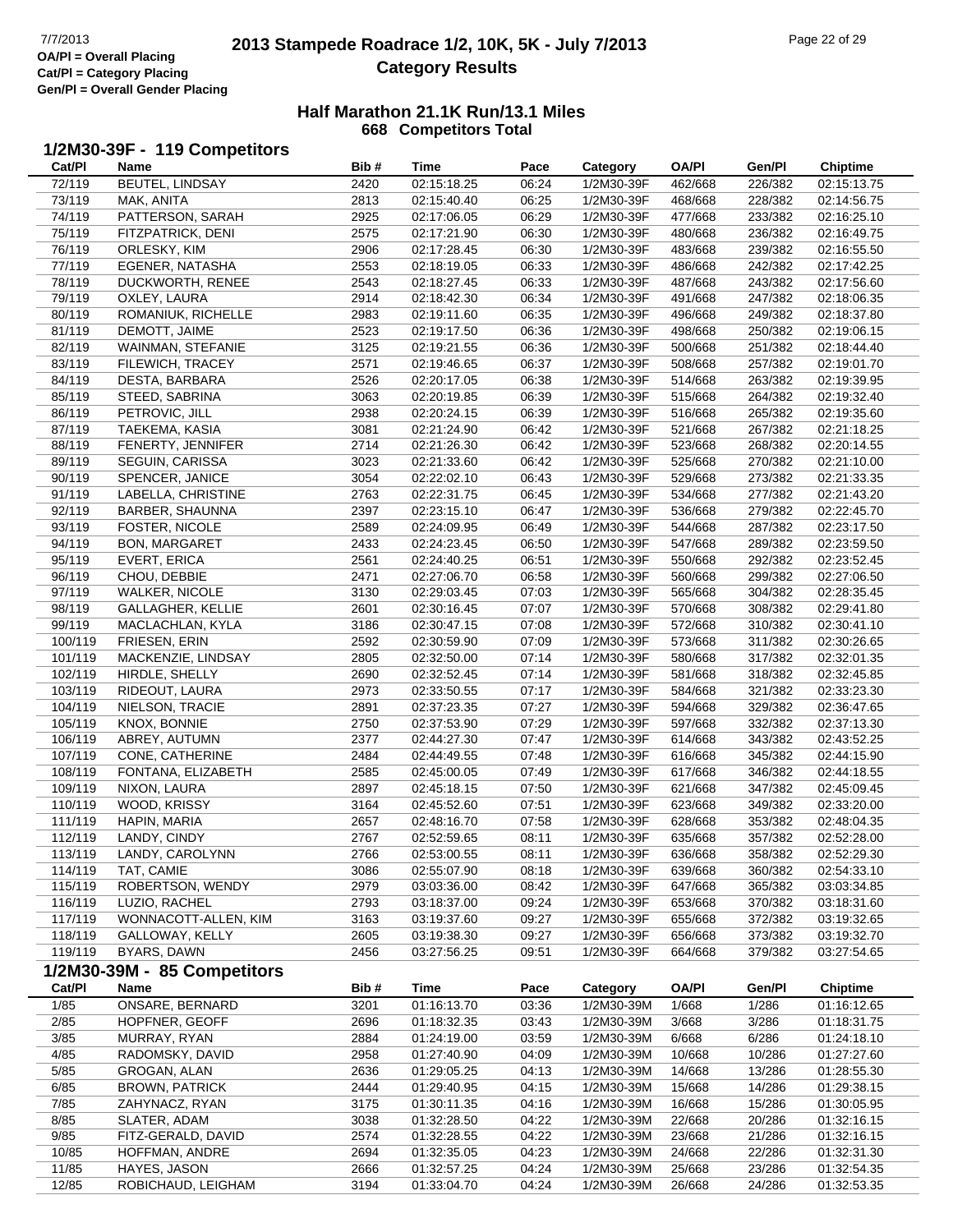$\overline{a}$ 

# **2013 Stampede Roadrace 1/2, 10K, 5K - July 7/2013** Page 23 of 29 Page 23 of 29 **Category Results**

#### **Half Marathon 21.1K Run/13.1 Miles 668 Competitors Total**

### **1/2M30-39M - 85 Competitors**

| Cat/PI | Name                     | Bib# | Time        | Pace  | Category   | OA/PI   | Gen/Pl  | <b>Chiptime</b> |
|--------|--------------------------|------|-------------|-------|------------|---------|---------|-----------------|
| 13/85  | PETTER, NICHOLAS         | 2939 | 01:34:34.40 | 04:28 | 1/2M30-39M | 30/668  | 27/286  | 01:34:30.55     |
| 14/85  | WEST, BEN                | 3145 | 01:35:00.05 | 04:30 | 1/2M30-39M | 33/668  | 30/286  | 01:34:21.35     |
| 15/85  | WHITE, LANDON            | 3147 | 01:36:05.55 | 04:33 | 1/2M30-39M | 42/668  | 38/286  | 01:36:04.00     |
| 16/85  | MOORE, DARRYL            | 2870 | 01:36:37.35 | 04:34 | 1/2M30-39M | 43/668  | 39/286  | 01:36:19.20     |
| 17/85  | WELDON, OWEN             | 3143 | 01:36:46.55 | 04:35 | 1/2M30-39M | 44/668  | 40/286  | 01:36:30.35     |
| 18/85  | ADDLEMAN, BEN            | 2380 | 01:36:59.40 | 04:35 | 1/2M30-39M | 45/668  | 41/286  | 01:36:54.90     |
| 19/85  | NISCAK, DAVID            | 3216 | 01:37:01.55 | 04:35 | 1/2M30-39M | 46/668  | 42/286  | 01:36:40.65     |
| 20/85  | PETKAU, JUSTIN           | 2937 | 01:37:51.85 | 04:38 | 1/2M30-39M | 52/668  | 46/286  | 01:37:42.10     |
| 21/85  | GOW, DAVID               | 2627 | 01:38:21.90 | 04:39 | 1/2M30-39M | 56/668  | 49/286  | 01:38:18.55     |
| 22/85  | PEARSALL, CHAD           | 2927 | 01:38:32.40 | 04:40 | 1/2M30-39M | 57/668  | 50/286  | 01:38:19.70     |
| 23/85  | SEGARRA, MARK            | 3022 | 01:38:53.35 | 04:41 | 1/2M30-39M | 59/668  | 52/286  | 01:38:43.85     |
|        |                          |      |             |       |            |         |         |                 |
| 24/85  | TRAN, TAM                | 3101 | 01:39:07.75 | 04:41 | 1/2M30-39M | 61/668  | 54/286  | 01:38:51.20     |
| 25/85  | <b>BENSLER, TIM</b>      | 2413 | 01:39:50.40 | 04:43 | 1/2M30-39M | 66/668  | 58/286  | 01:39:45.25     |
| 26/85  | AUDFROID, MIKE           | 2394 | 01:40:23.25 | 04:45 | 1/2M30-39M | 70/668  | 61/286  | 01:40:21.55     |
| 27/85  | VIERNEZA, MARK           | 3120 | 01:40:30.75 | 04:45 | 1/2M30-39M | 71/668  | 62/286  | 01:40:20.30     |
| 28/85  | MCCUTCHAN, WILSON        | 2831 | 01:41:24.90 | 04:48 | 1/2M30-39M | 77/668  | 65/286  | 01:40:50.35     |
| 29/85  | DAVISON, TREVOR          | 2513 | 01:41:25.55 | 04:48 | 1/2M30-39M | 78/668  | 66/286  | 01:41:10.20     |
| 30/85  | DESTA, WES               | 2527 | 01:43:29.15 | 04:54 | 1/2M30-39M | 88/668  | 73/286  | 01:43:20.85     |
| 31/85  | <b>BENKE, MIKE</b>       | 2411 | 01:43:45.60 | 04:55 | 1/2M30-39M | 90/668  | 75/286  | 01:43:26.35     |
| 32/85  | YEO, RYAN                | 3170 | 01:44:32.05 | 04:57 | 1/2M30-39M | 104/668 | 84/286  | 01:44:23.00     |
| 33/85  | STUART, ROB              | 3074 | 01:44:53.45 | 04:58 | 1/2M30-39M | 109/668 | 86/286  | 01:44:50.50     |
| 34/85  | RUSTAD, AARON            | 2999 | 01:45:02.55 | 04:58 | 1/2M30-39M | 114/668 | 89/286  | 01:44:56.60     |
| 35/85  | LAZORKO, ROBERT          | 2772 | 01:45:43.45 | 05:00 | 1/2M30-39M | 118/668 | 92/286  | 01:45:33.95     |
| 36/85  | RUSSELL, DOUGLAS         | 2998 | 01:46:11.70 | 05:01 | 1/2M30-39M | 123/668 | 94/286  | 01:45:57.65     |
| 37/85  | SCHLAUCH, KEVIN          | 3015 | 01:47:24.00 | 05:05 | 1/2M30-39M | 133/668 | 102/286 | 01:47:06.75     |
| 38/85  | DUCKWORTH, RYAN          | 2544 | 01:48:44.15 | 05:09 | 1/2M30-39M | 142/668 | 107/286 | 01:48:13.50     |
| 39/85  | RAKHRA, RANDY            | 2960 | 01:49:04.75 | 05:10 | 1/2M30-39M | 145/668 | 109/286 | 01:48:46.05     |
| 40/85  | VARGA, LAJOS             | 3114 | 01:49:22.25 | 05:10 | 1/2M30-39M | 149/668 | 110/286 | 01:49:15.70     |
| 41/85  | SHARIF, OMEED            | 3027 | 01:49:45.00 | 05:12 | 1/2M30-39M | 152/668 | 111/286 | 01:49:34.00     |
| 42/85  | FORD, RUSS               | 2587 | 01:49:48.55 | 05:12 | 1/2M30-39M | 155/668 | 113/286 | 01:49:36.90     |
| 43/85  | <b>WALKER, BRETT</b>     | 3127 | 01:49:56.55 | 05:12 | 1/2M30-39M | 159/668 | 116/286 | 01:49:47.50     |
| 44/85  | PENKOFF, CHRISTOPHER     | 2474 | 01:50:47.15 | 05:15 | 1/2M30-39M | 168/668 | 120/286 | 01:50:42.35     |
| 45/85  | STEWART, R               | 3067 | 01:50:54.15 | 05:15 | 1/2M30-39M | 169/668 | 121/286 | 01:50:13.00     |
| 46/85  | O'GRADY, PAUL            | 2900 | 01:51:59.50 | 05:18 | 1/2M30-39M | 178/668 | 124/286 | 01:51:24.85     |
| 47/85  | TRAN, KIEN               | 3099 | 01:52:36.90 | 05:20 | 1/2M30-39M | 187/668 | 130/286 | 01:52:20.90     |
| 48/85  | RODRIGUEZ, FIL           | 2981 | 01:52:38.15 | 05:20 | 1/2M30-39M | 188/668 | 131/286 | 01:52:26.90     |
|        |                          |      |             |       |            |         |         |                 |
| 49/85  | MCLAREN, DUNCAN          | 2843 | 01:53:29.50 | 05:22 | 1/2M30-39M | 192/668 | 133/286 | 01:53:24.20     |
| 50/85  | MAH, KEVIN               | 2812 | 01:53:58.00 | 05:24 | 1/2M30-39M | 205/668 | 142/286 | 01:53:45.45     |
| 51/85  | YARDLEY, JASON           | 3169 | 01:54:07.25 | 05:24 | 1/2M30-39M | 207/668 | 144/286 | 01:54:03.10     |
| 52/85  | MALTSEV, MICHAEL         | 2814 | 01:54:10.60 | 05:24 | 1/2M30-39M | 208/668 | 145/286 | 01:54:09.60     |
| 53/85  | <b>GARDINER, TIMOTHY</b> | 2608 | 01:54:11.95 | 05:24 | 1/2M30-39M | 209/668 | 146/286 | 01:53:53.90     |
| 54/85  | <b>GIERUS, ALEX</b>      | 2616 | 01:54:51.20 | 05:26 | 1/2M30-39M | 223/668 | 152/286 | 01:54:41.25     |
| 55/85  | GREY, GABRIEL            | 2634 | 01:55:00.85 | 05:27 | 1/2M30-39M | 225/668 | 154/286 | 01:54:52.10     |
| 56/85  | DUMSKY, ALEX             | 2546 | 01:55:29.10 | 05:28 | 1/2M30-39M | 232/668 | 159/286 | 01:54:58.45     |
| 57/85  | WEEVERS, DALE            | 3139 | 01:55:51.15 | 05:29 | 1/2M30-39M | 235/668 | 162/286 | 01:55:30.00     |
| 58/85  | DOWNS, JEREMY            | 2538 | 01:56:15.20 | 05:30 | 1/2M30-39M | 242/668 | 164/286 | 01:55:04.80     |
| 59/85  | DIODATI, CARL            | 2532 | 01:56:22.15 | 05:30 | 1/2M30-39M | 243/668 | 165/286 | 01:56:12.90     |
| 60/85  | O, AKIN                  | 2899 | 01:56:26.75 | 05:31 | 1/2M30-39M | 246/668 | 167/286 | 01:56:05.05     |
| 61/85  | BOYLE, RYAN              | 2435 | 01:57:46.80 | 05:34 | 1/2M30-39M | 262/668 | 176/286 | 01:57:24.55     |
| 62/85  | WATKINS, SEAN            | 3135 | 01:57:51.95 | 05:35 | 1/2M30-39M | 264/668 | 177/286 | 01:57:22.10     |
| 63/85  | <b>WEARE, KENT</b>       | 3137 | 01:59:14.80 | 05:39 | 1/2M30-39M | 283/668 | 180/286 | 01:59:06.05     |
| 64/85  | SMITH, BART              | 3041 | 02:00:32.25 | 05:42 | 1/2M30-39M | 297/668 | 186/286 | 01:59:52.00     |
| 65/85  | DYSON, ANDREW            | 2551 | 02:00:50.20 | 05:43 | 1/2M30-39M | 302/668 | 189/286 | 02:00:30.85     |
| 66/85  | KALSI, JARNAIL           | 2730 | 02:01:22.55 | 05:45 | 1/2M30-39M | 309/668 | 192/286 | 02:01:21.40     |
| 67/85  | MOISAN, CHRISTOPHER      | 2866 | 02:01:54.90 | 05:46 | 1/2M30-39M | 314/668 | 194/286 | 02:01:46.95     |
| 68/85  | HILDEBRAND, ERIC         | 2688 | 02:04:48.55 | 05:54 | 1/2M30-39M | 343/668 | 206/286 | 02:04:31.20     |
| 69/85  | TEJANI, RAHIM            | 3091 | 02:05:05.05 | 05:55 | 1/2M30-39M | 348/668 | 207/286 | 02:04:43.20     |
| 70/85  | DECKER, MICHAEL          | 2518 | 02:05:50.85 | 05:57 | 1/2M30-39M | 359/668 | 210/286 | 02:05:17.10     |
| 71/85  | GOES, JEROEN             | 3217 | 02:06:10.30 | 05:58 | 1/2M30-39M | 365/668 | 213/286 | 02:05:37.40     |
| 72/85  | JOHNSON, BRETT           | 2718 | 02:07:50.45 | 06:03 | 1/2M30-39M | 387/668 | 219/286 | 02:07:32.90     |
| 73/85  | YOUNGBERG, BRENDAN       | 3171 | 02:09:25.55 | 06:08 | 1/2M30-39M | 403/668 | 222/286 | 02:08:43.20     |
| 74/85  | MCLELLAN, LLOYD          | 2845 | 02:09:30.90 | 06:08 | 1/2M30-39M | 404/668 | 223/286 | 02:08:50.30     |
|        |                          |      |             |       |            |         |         |                 |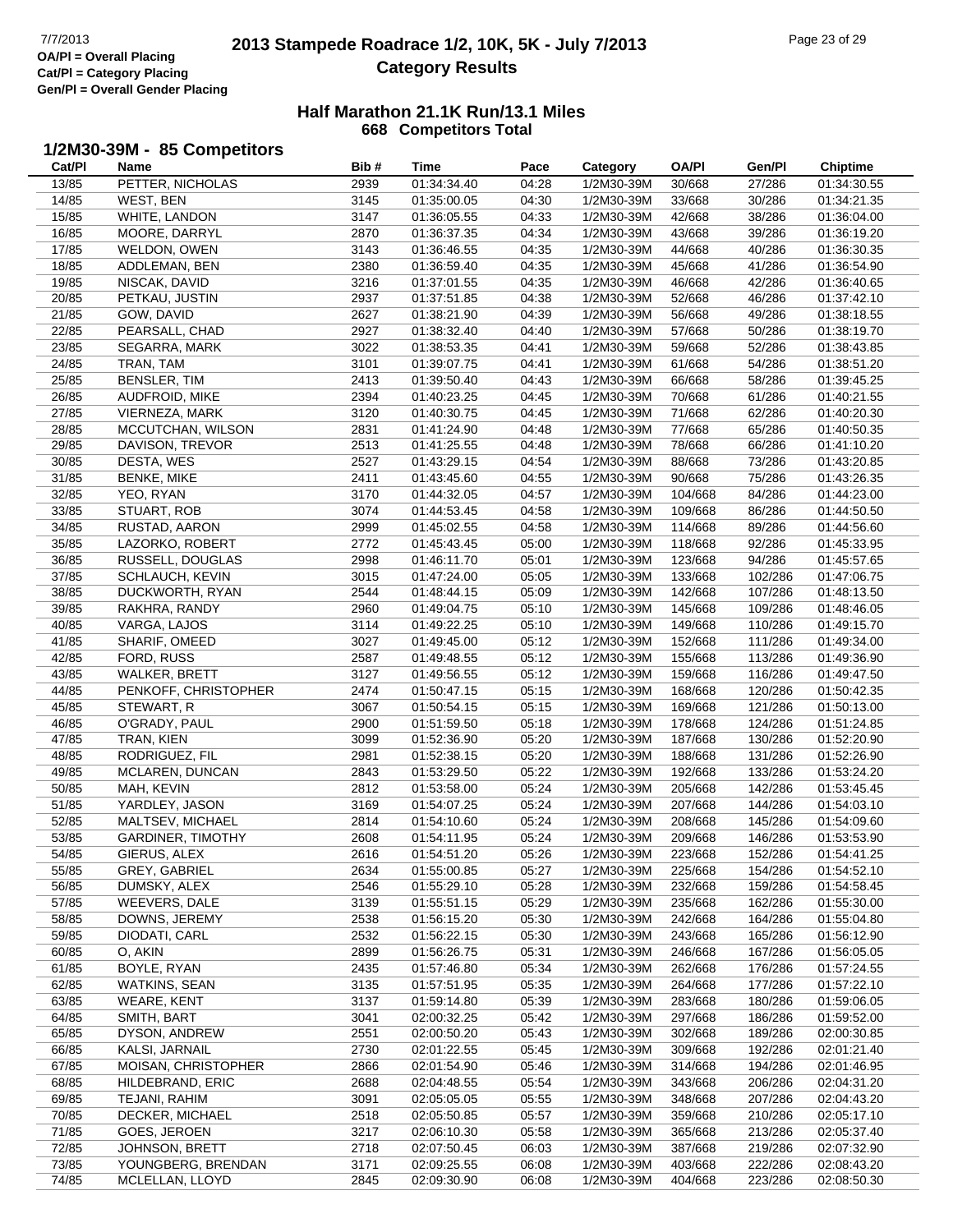# **2013 Stampede Roadrace 1/2, 10K, 5K - July 7/2013** Page 24 of 29 Page 24 of 29 **Category Results**

| Cat/PI | 1/2M30-39M - 85 Competitors<br>Name | Bib# | <b>Time</b> | Pace  | Category   | <b>OA/PI</b>       | Gen/Pl  | <b>Chiptime</b> |
|--------|-------------------------------------|------|-------------|-------|------------|--------------------|---------|-----------------|
| 75/85  | LAU, PO TO BENEDI                   | 2769 | 02:12:50.55 | 06:17 | 1/2M30-39M | 437/668            | 230/286 | 02:12:12.90     |
| 76/85  | VILLALVA, CHRISTOPHER               | 3121 | 02:14:54.45 | 06:23 | 1/2M30-39M | 458/668            | 235/286 | 02:14:39.70     |
| 77/85  | ESPEY, CRAIG                        | 2558 | 02:16:39.60 | 06:28 | 1/2M30-39M | 473/668            | 242/286 | 02:15:48.45     |
| 78/85  | HACHEY, EFFREN                      | 2642 | 02:19:27.25 | 06:36 | 1/2M30-39M | 501/668            | 250/286 | 02:18:45.00     |
| 79/85  | FOROOTAN, ZAMAN                     | 2588 | 02:22:29.25 | 06:45 | 1/2M30-39M | 533/668            | 257/286 | 02:22:27.60     |
| 80/85  | ESCHBAUMER, MICHAEL                 | 2557 | 02:24:11.50 | 06:50 | 1/2M30-39M | 545/668            | 258/286 | 02:23:35.60     |
| 81/85  | EVERT, CLAYTON                      | 2560 | 02:24:40.70 | 06:51 | 1/2M30-39M | 551/668            | 259/286 | 02:23:53.85     |
| 82/85  | SPADEMAN, BEN                       | 3052 | 02:38:48.75 | 07:31 | 1/2M30-39M | 600/668            | 266/286 | 02:38:16.90     |
| 83/85  | TEA, BOUN LIANG                     | 3089 | 02:45:01.15 | 07:49 | 1/2M30-39M | 618/668            | 272/286 | 02:45:01.15     |
| 84/85  | NIXON, CHAD                         | 2896 | 02:45:17.85 | 07:50 | 1/2M30-39M | 620/668            | 274/286 | 02:45:08.95     |
| 85/85  | GALLOWAY, CRAIG                     | 2603 | 03:19:39.10 | 09:27 | 1/2M30-39M | 657/668            | 284/286 | 03:19:32.90     |
|        | 1/2M40-49F - 91 Competitors         |      |             |       |            |                    |         |                 |
| Cat/PI | Name                                | Bib# | <b>Time</b> | Pace  | Category   | <b>OA/PI</b>       | Gen/Pl  | <b>Chiptime</b> |
| 1/91   | HENRY, SHANNON                      | 2674 | 01:30:24.50 | 04:17 | 1/2M40-49F | 17/668             | 2/382   | 01:30:20.50     |
| 2/91   | KEMP, JULIE                         | 2738 | 01:40:04.40 | 04:44 | 1/2M40-49F | 68/668             | 9/382   | 01:39:55.20     |
| 3/91   | DELMAR, LESLEY                      | 2522 | 01:40:58.90 | 04:47 | 1/2M40-49F | 76/668             | 12/382  | 01:40:41.15     |
|        |                                     |      |             |       |            |                    |         | 01:43:50.00     |
| 4/91   | CRANE-HANNA, TANIA                  | 2497 | 01:43:54.00 | 04:55 | 1/2M40-49F | 94/668             | 17/382  |                 |
| 5/91   | FAH, CATHERINE                      | 2562 | 01:44:23.70 | 04:56 | 1/2M40-49F | 100/668            | 18/382  | 01:44:14.20     |
| 6/91   | WHITTAKER, LAURA                    | 3149 | 01:44:25.55 | 04:56 | 1/2M40-49F | 101/668<br>106/668 | 19/382  | 01:44:02.30     |
| 7/91   | SIWON, EWA                          | 3036 | 01:44:45.45 | 04:57 | 1/2M40-49F |                    | 21/382  | 01:44:41.90     |
| 8/91   | KEIL, KATHY                         | 3220 | 01:44:49.30 | 04:58 | 1/2M40-49F | 108/668            | 23/382  | 01:44:41.50     |
| 9/91   | TRIMBLE, PATTY                      | 3102 | 01:45:00.20 | 04:58 | 1/2M40-49F | 111/668            | 24/382  | 01:44:53.00     |
| 10/91  | MACDONALD, ANGELA                   | 2798 | 01:45:34.65 | 05:00 | 1/2M40-49F | 116/668            | 26/382  | 01:45:22.90     |
| 11/91  | HIBBARD, SUZZETTE                   | 2683 | 01:48:04.15 | 05:07 | 1/2M40-49F | 138/668            | 34/382  | 01:47:59.80     |
| 12/91  | CHATTEN, KARI                       | 2463 | 01:49:48.45 | 05:12 | 1/2M40-49F | 154/668            | 42/382  | 01:49:37.05     |
| 13/91  | OLAR, JENIFER                       | 2902 | 01:52:36.55 | 05:20 | 1/2M40-49F | 186/668            | 57/382  | 01:52:33.70     |
| 14/91  | CAPUTO, CONNIE                      | 2459 | 01:53:24.40 | 05:22 | 1/2M40-49F | 191/668            | 59/382  | 01:52:40.95     |
| 15/91  | MURPHY, KELLY                       | 2882 | 01:53:51.90 | 05:23 | 1/2M40-49F | 201/668            | 63/382  | 01:53:46.10     |
| 16/91  | WALKER, MERLE                       | 3129 | 01:54:36.80 | 05:25 | 1/2M40-49F | 216/668            | 67/382  | 01:53:51.80     |
| 17/91  | MACLAREN, PATRICIA                  | 2807 | 01:55:59.65 | 05:29 | 1/2M40-49F | 238/668            | 75/382  | 01:55:32.50     |
| 18/91  | FUNG, LYNDA                         | 2596 | 01:56:05.35 | 05:30 | 1/2M40-49F | 240/668            | 77/382  | 01:55:57.40     |
| 19/91  | <b>KRUPPI, BRENDA</b>               | 2754 | 01:56:23.30 | 05:30 | 1/2M40-49F | 245/668            | 79/382  | 01:55:58.00     |
| 20/91  | PEDDLE, SHELLAN                     | 2928 | 01:57:51.25 | 05:35 | 1/2M40-49F | 263/668            | 87/382  | 01:57:47.65     |
| 21/91  | GONZALEZ, LAURA                     | 2624 | 01:58:36.05 | 05:37 | 1/2M40-49F | 272/668            | 94/382  | 01:58:27.00     |
| 22/91  | GIROUX, MONICA                      | 2621 | 01:59:06.35 | 05:38 | 1/2M40-49F | 281/668            | 102/382 | 01:58:58.90     |
| 23/91  | DABISZA, JANELLE                    | 2507 | 01:59:10.00 | 05:38 | 1/2M40-49F | 282/668            | 103/382 | 01:58:40.55     |
| 24/91  | <b>BAKER, THERESA</b>               | 2396 | 01:59:38.65 | 05:40 | 1/2M40-49F | 286/668            | 105/382 | 01:59:09.55     |
| 25/91  | HAGEL, NATHALIE                     | 2889 | 01:59:51.85 | 05:40 | 1/2M40-49F | 289/668            | 107/382 | 01:59:26.40     |
| 26/91  | SMART, LINDA                        | 3039 | 02:01:45.90 | 05:46 | 1/2M40-49F | 311/668            | 118/382 | 02:01:31.90     |
| 27/91  | PROULX, DANIELLE                    | 2951 | 02:01:49.50 | 05:46 | 1/2M40-49F | 313/668            | 120/382 | 02:01:29.65     |
| 28/91  | <b>REIMER, DORIS</b>                | 2968 | 02:02:17.55 | 05:47 | 1/2M40-49F | 319/668            | 123/382 | 02:02:00.80     |
| 29/91  | SAKUNDIAK, JUDY                     | 3002 | 02:02:18.25 | 05:47 | 1/2M40-49F | 320/668            | 124/382 | 02:01:53.85     |
| 30/91  | KWAN, MOCHUNG                       | 2760 | 02:02:29.20 | 05:48 | 1/2M40-49F | 321/668            | 125/382 | 02:02:12.30     |
| 31/91  | VERBONAC, MARIA                     | 3116 | 02:02:32.05 | 05:48 | 1/2M40-49F | 322/668            | 126/382 | 02:02:22.80     |
| 32/91  | <b>CROCKER, RACHEL</b>              | 2500 | 02:02:32.75 | 05:48 | 1/2M40-49F | 323/668            | 127/382 | 02:02:03.20     |
| 33/91  | FLYNN, SARAH                        | 2581 | 02:02:54.20 | 05:49 | 1/2M40-49F | 327/668            | 129/382 | 02:02:38.55     |
| 34/91  | INGRAM, LISA                        | 2706 | 02:03:19.85 | 05:50 | 1/2M40-49F | 330/668            | 130/382 | 02:02:56.40     |
| 35/91  | KWON, YOUNG-MI                      | 2761 | 02:03:58.60 | 05:52 | 1/2M40-49F | 334/668            | 133/382 | 02:03:30.60     |
| 36/91  | LOKANC, SABINA                      | 3185 | 02:04:11.25 | 05:53 | 1/2M40-49F | 337/668            | 135/382 | 02:03:51.40     |
| 37/91  | FERNQUIST, JODIE                    | 2569 | 02:04:20.30 | 05:53 | 1/2M40-49F | 340/668            | 137/382 | 02:03:52.50     |
| 38/91  | BROOMFIELD, DONNA                   | 2442 | 02:05:36.10 | 05:57 | 1/2M40-49F | 352/668            | 145/382 | 02:04:58.75     |
| 39/91  | LAUSEN, BRENDA                      | 2770 | 02:06:03.85 | 05:58 | 1/2M40-49F | 363/668            | 152/382 | 02:05:41.85     |
| 40/91  | GUERRERO, VALESKA                   | 2638 | 02:06:20.90 | 05:59 | 1/2M40-49F | 367/668            | 154/382 | 02:06:11.75     |
| 41/91  | DOUCET, JOHANNE                     | 2536 | 02:06:55.80 | 06:00 | 1/2M40-49F | 374/668            | 159/382 | 02:06:13.00     |
| 42/91  | GILJE, MARY                         | 3184 | 02:06:59.15 | 06:01 | 1/2M40-49F | 376/668            | 160/382 | 02:06:59.15     |
| 43/91  | BERES, ANDREA                       | 3225 | 02:07:10.10 | 06:01 | 1/2M40-49F | 380/668            | 164/382 | 02:06:44.35     |
| 44/91  | VAN DER MERWE, LAMINDA              | 3108 | 02:07:11.45 | 06:01 | 1/2M40-49F | 381/668            | 165/382 | 02:06:56.70     |
| 45/91  | MIERAU, TAMMY                       | 2858 | 02:07:44.00 | 06:03 | 1/2M40-49F | 385/668            | 167/382 | 02:07:04.15     |
| 46/91  | LIBIN, THU                          | 2783 | 02:07:44.25 | 06:03 | 1/2M40-49F | 386/668            | 168/382 | 02:07:03.00     |
| 47/91  | KUJAWA, LUCIA                       | 2756 | 02:08:25.00 | 06:05 | 1/2M40-49F | 392/668            | 173/382 | 02:08:00.35     |
| 48/91  | ROSS, ROXANNE                       | 2989 | 02:08:33.40 | 06:05 | 1/2M40-49F | 398/668            | 178/382 | 02:08:15.35     |
| 49/91  | LYLE, DIANNE                        | 2794 | 02:08:37.85 | 06:05 | 1/2M40-49F | 400/668            | 180/382 | 02:08:04.35     |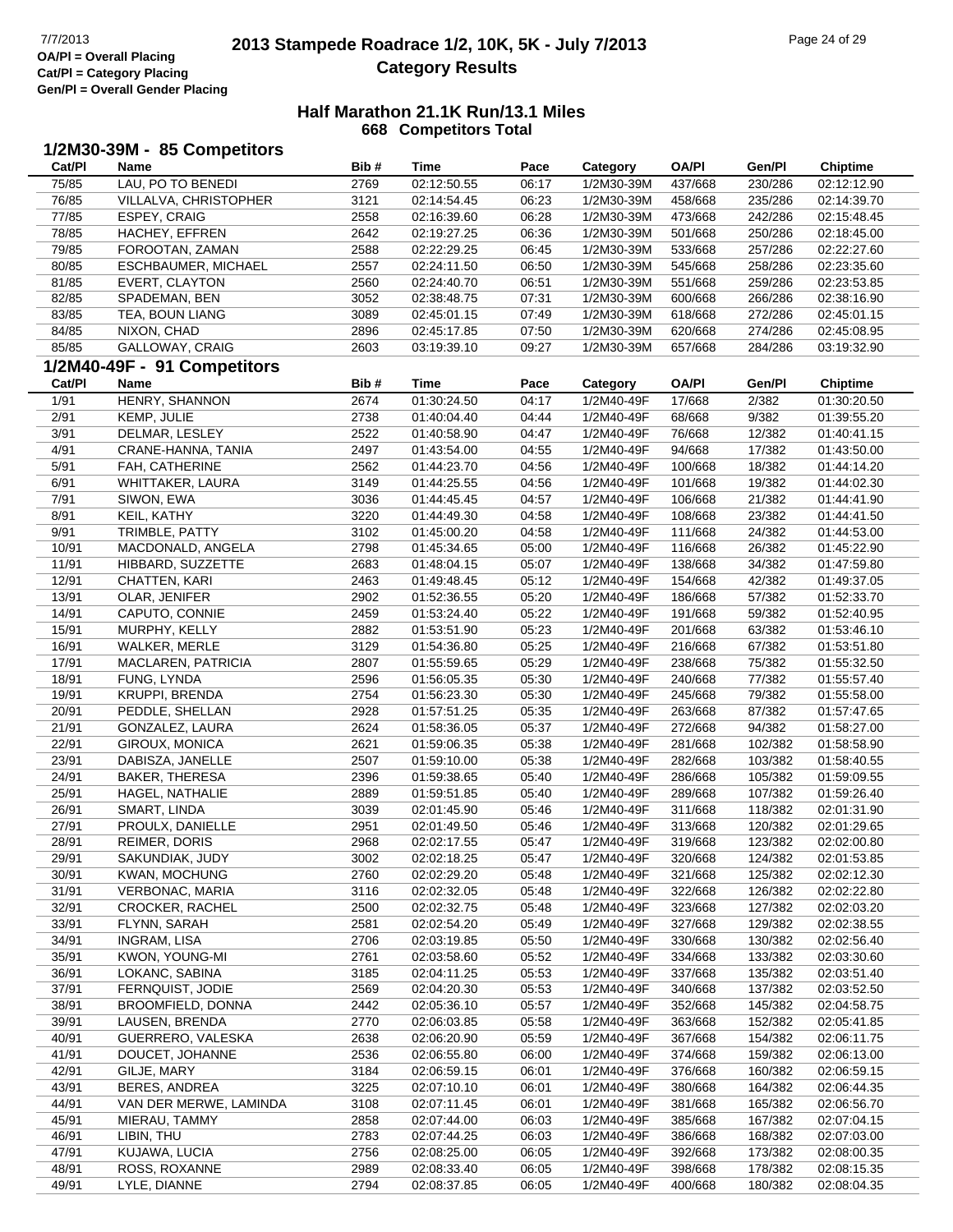# **2013 Stampede Roadrace 1/2, 10K, 5K - July 7/2013** Page 25 of 29 Page 25 of 29 **Category Results**

#### **Half Marathon 21.1K Run/13.1 Miles 668 Competitors Total**

# **1/2M40-49F - 91 Competitors**

| Cat/Pl | Name                        | Bib# | Time                       | Pace  | Category   | OA/PI        | Gen/Pl  | <b>Chiptime</b>            |
|--------|-----------------------------|------|----------------------------|-------|------------|--------------|---------|----------------------------|
| 50/91  | CHOW, CHRISTINA             | 2472 | 02:08:38.95                | 06:05 | 1/2M40-49F | 401/668      | 181/382 | 02:08:10.90                |
| 51/91  | HIRSCHE, JULIE              | 3197 | 02:10:57.55                | 06:12 | 1/2M40-49F | 415/668      | 190/382 | 02:10:19.35                |
| 52/91  | ROBINSON, HELEN             | 2980 | 02:11:23.00                | 06:13 | 1/2M40-49F | 421/668      | 194/382 | 02:11:08.95                |
| 53/91  | FRISON, ALEXANDRA           | 2593 | 02:12:13.75                | 06:16 | 1/2M40-49F | 430/668      | 202/382 | 02:11:31.75                |
| 54/91  | ROSIE-PARON, DEBBIE         | 2988 | 02:12:24.65                | 06:16 | 1/2M40-49F | 431/668      | 203/382 | 02:09:13.15                |
| 55/91  | YUEN, FRANCES               | 3173 | 02:12:54.05                | 06:17 | 1/2M40-49F | 439/668      | 209/382 | 02:12:25.20                |
| 56/91  | <b>BLAKE, ARLENE</b>        | 2427 | 02:13:35.80                | 06:19 | 1/2M40-49F | 446/668      | 215/382 | 02:13:12.20                |
| 57/91  | PEYMAN, FAEZEH              | 2942 | 02:13:36.55                | 06:19 | 1/2M40-49F | 448/668      | 217/382 | 02:13:09.65                |
| 58/91  | HARKER, HEATHER             | 3208 | 02:15:05.55                | 06:24 | 1/2M40-49F | 461/668      | 225/382 | 02:14:31.90                |
| 59/91  | RANCIER, LAUREEN            | 3196 | 02:17:19.20                | 06:30 | 1/2M40-49F | 479/668      | 235/382 | 02:16:54.00                |
| 60/91  | ANTAYA, KATIE               | 2389 | 02:17:22.35                | 06:30 | 1/2M40-49F | 481/668      | 237/382 | 02:17:12.20                |
|        |                             |      |                            |       |            |              |         |                            |
| 61/91  | TIRADO, BEATRIZ             | 2404 | 02:18:28.75                | 06:33 | 1/2M40-49F | 488/668      | 244/382 | 02:17:57.45                |
| 62/91  | KELLOCK, KATHLEEN           | 2736 | 02:19:41.00                | 06:37 | 1/2M40-49F | 505/668      | 254/382 | 02:19:36.70                |
| 63/91  | STRUTHERS BOSS, SARA        | 3073 | 02:19:46.00                | 06:37 | 1/2M40-49F | 506/668      | 255/382 | 02:19:21.20                |
| 64/91  | STRUTHERS, STACEY           | 3072 | 02:19:46.05                | 06:37 | 1/2M40-49F | 507/668      | 256/382 | 02:19:20.55                |
| 65/91  | COWEN, TRACEY               | 2494 | 02:19:56.90                | 06:37 | 1/2M40-49F | 511/668      | 260/382 | 02:19:17.70                |
| 66/91  | VANDEN DOOL, GRACE          | 3112 | 02:21:41.75                | 06:42 | 1/2M40-49F | 528/668      | 272/382 | 02:21:12.50                |
| 67/91  | <b>OWENS, CATHRYN</b>       | 2913 | 02:22:18.75                | 06:44 | 1/2M40-49F | 530/668      | 274/382 | 02:21:45.85                |
| 68/91  | CRISANTI, KIM               | 2499 | 02:23:09.60                | 06:47 | 1/2M40-49F | 535/668      | 278/382 | 02:22:21.85                |
| 69/91  | QUAST, KIM                  | 2956 | 02:24:18.70                | 06:50 | 1/2M40-49F | 546/668      | 288/382 | 02:23:53.50                |
| 70/91  | <b>BRAKE, HEATHER</b>       | 2437 | 02:24:45.85                | 06:51 | 1/2M40-49F | 552/668      | 293/382 | 02:24:22.80                |
| 71/91  | MARSHALL, BRENDA            | 3213 | 02:26:01.65                | 06:55 | 1/2M40-49F | 557/668      | 296/382 | 02:25:30.40                |
| 72/91  | <b>MCGURK, HEATHER</b>      | 2837 | 02:29:48.05                | 07:05 | 1/2M40-49F | 569/668      | 307/382 | 02:29:10.40                |
| 73/91  | PRITCHETT, PAM              | 2950 | 02:30:37.75                | 07:08 | 1/2M40-49F | 571/668      | 309/382 | 02:30:07.00                |
| 74/91  | REBER, ROXIE                | 2963 | 02:32:41.85                | 07:14 | 1/2M40-49F | 578/668      | 315/382 | 02:31:53.55                |
| 75/91  | FIELD, SHERYL               | 2570 | 02:32:42.00                | 07:14 | 1/2M40-49F | 579/668      | 316/382 | 02:31:52.70                |
| 76/91  | FAYYAZ, SARAH               | 2565 | 02:34:05.55                | 07:18 | 1/2M40-49F | 585/668      | 322/382 | 02:33:32.90                |
| 77/91  | MOOIJ, ANGIE                | 2868 | 02:34:20.85                | 07:18 | 1/2M40-49F | 586/668      | 323/382 | 02:34:14.35                |
| 78/91  | KAI, JUNKO                  | 2729 | 02:36:44.60                | 07:25 | 1/2M40-49F | 590/668      | 325/382 | 02:36:36.70                |
| 79/91  | MCLEOD, MELANIE             | 2847 | 02:36:46.40                | 07:25 | 1/2M40-49F | 591/668      | 326/382 | 02:36:17.85                |
| 80/91  | DENHOLM, CAROL              | 2524 | 02:36:48.40                | 07:25 | 1/2M40-49F | 592/668      | 327/382 | 02:36:10.85                |
| 81/91  | MEDWID, BARB                | 2852 | 02:37:29.05                | 07:27 | 1/2M40-49F | 595/668      | 330/382 | 02:36:59.20                |
| 82/91  | THOMPSON, JANICE            | 3093 | 02:37:58.70                | 07:29 | 1/2M40-49F | 598/668      | 333/382 | 02:37:26.90                |
| 83/91  | HO, LE                      | 2692 | 02:39:12.50                | 07:32 | 1/2M40-49F | 601/668      | 335/382 | 02:39:08.80                |
| 84/91  | ISHIKAWA, YOKO              | 3188 | 02:43:20.50                | 07:44 | 1/2M40-49F | 609/668      | 340/382 | 02:43:13.00                |
| 85/91  | HARTLEY, DENISE             | 2663 | 02:45:26.65                | 07:50 | 1/2M40-49F | 622/668      | 348/382 | 02:45:23.35                |
| 86/91  | LOMHEIM, KRIS               | 2787 | 02:46:57.00                | 07:54 | 1/2M40-49F | 625/668      | 351/382 | 02:46:15.55                |
| 87/91  | ROBBIE, KIRSTEEN            | 2977 | 02:49:20.35                | 08:01 | 1/2M40-49F | 630/668      | 354/382 | 02:49:13.35                |
| 88/91  | COWIE, STACEY               | 2495 | 03:00:47.60                | 08:34 | 1/2M40-49F | 646/668      | 364/382 | 03:00:39.50                |
| 89/91  | OTTO, JULIE                 | 2908 | 03:14:31.95                | 09:13 | 1/2M40-49F | 651/668      | 368/382 | 03:14:27.30                |
| 90/91  | SPOONHEIM, G                | 3057 | 03:27:30.40                | 09:50 | 1/2M40-49F | 662/668      | 377/382 | 03:27:28.00                |
| 91/91  | HENDERSON, TRICIA           | 2672 | 03:27:57.00                | 09:51 | 1/2M40-49F | 665/668      | 380/382 | 03:27:56.10                |
|        | 1/2M40-49M - 63 Competitors |      |                            |       |            |              |         |                            |
| Cat/PI | Name                        | Bib# | <b>Time</b>                | Pace  | Category   | <b>OA/PI</b> | Gen/Pl  | <b>Chiptime</b>            |
| 1/63   | <b>GOBBI, DAVID</b>         | 2622 | 01:25:16.50                | 04:02 | 1/2M40-49M | 7/668        | 7/286   | 01:25:14.75                |
| 2/63   | JACOBS, BRAD                | 2710 | 01:30:35.20                | 04:17 | 1/2M40-49M | 18/668       | 16/286  | 01:30:32.95                |
| 3/63   | VANDEN DOOL, GLENN          | 3111 | 01:30:55.75                | 04:18 | 1/2M40-49M | 19/668       | 17/286  | 01:30:50.60                |
| 4/63   | YOUNG, WAYNE                | 3215 | 01:34:50.60                | 04:29 | 1/2M40-49M | 31/668       | 28/286  | 01:34:46.05                |
| 5/63   | CIRKA, GRANT                | 2478 |                            | 04:29 | 1/2M40-49M | 32/668       | 29/286  |                            |
| 6/63   | HAESSEL, DALE               | 2646 | 01:34:54.55<br>01:35:28.90 | 04:31 | 1/2M40-49M | 35/668       | 32/286  | 01:34:41.60<br>01:35:25.50 |
| 7/63   | ALBORNOZ, ALFREDO           | 2383 | 01:35:47.20                | 04:32 | 1/2M40-49M | 39/668       | 35/286  | 01:35:44.85                |
|        |                             |      |                            |       |            |              |         |                            |
| 8/63   | WEBB, DAVID                 | 3138 | 01:35:59.50                | 04:32 | 1/2M40-49M | 41/668       | 37/286  | 01:35:56.55                |
| 9/63   | ALLAIRE, MICHEL             | 2384 | 01:37:51.10                | 04:38 | 1/2M40-49M | 51/668       | 45/286  | 01:37:40.10                |
| 10/63  | HERLE, NEIL                 | 2675 | 01:38:09.00                | 04:39 | 1/2M40-49M | 54/668       | 47/286  | 01:38:03.35                |
| 11/63  | NOAD, JON                   | 2898 | 01:38:12.20                | 04:39 | 1/2M40-49M | 55/668       | 48/286  | 01:38:07.95                |
| 12/63  | WILLIAMSON, JOHN            | 3155 | 01:39:57.70                | 04:44 | 1/2M40-49M | 67/668       | 59/286  | 01:39:51.05                |
| 13/63  | FUNK, HAROLD                | 2597 | 01:42:14.60                | 04:50 | 1/2M40-49M | 83/668       | 70/286  | 01:42:07.85                |
| 14/63  | DIAZ, WILLIAM               | 2529 | 01:43:25.55                | 04:54 | 1/2M40-49M | 87/668       | 72/286  | 01:43:22.40                |
| 15/63  | GALLEY, JULIAN              | 2602 | 01:43:47.85                | 04:55 | 1/2M40-49M | 92/668       | 76/286  | 01:43:36.45                |
| 16/63  | HELLARD, GARY               | 2669 | 01:43:49.15                | 04:55 | 1/2M40-49M | 93/668       | 77/286  | 01:43:43.10                |
| 17/63  | FEHRES, AXEL                | 3189 | 01:44:06.50                | 04:56 | 1/2M40-49M | 97/668       | 80/286  | 01:44:01.10                |
| 18/63  | CONLIN, LEONARD             | 2486 | 01:44:14.80                | 04:56 | 1/2M40-49M | 98/668       | 81/286  | 01:43:41.15                |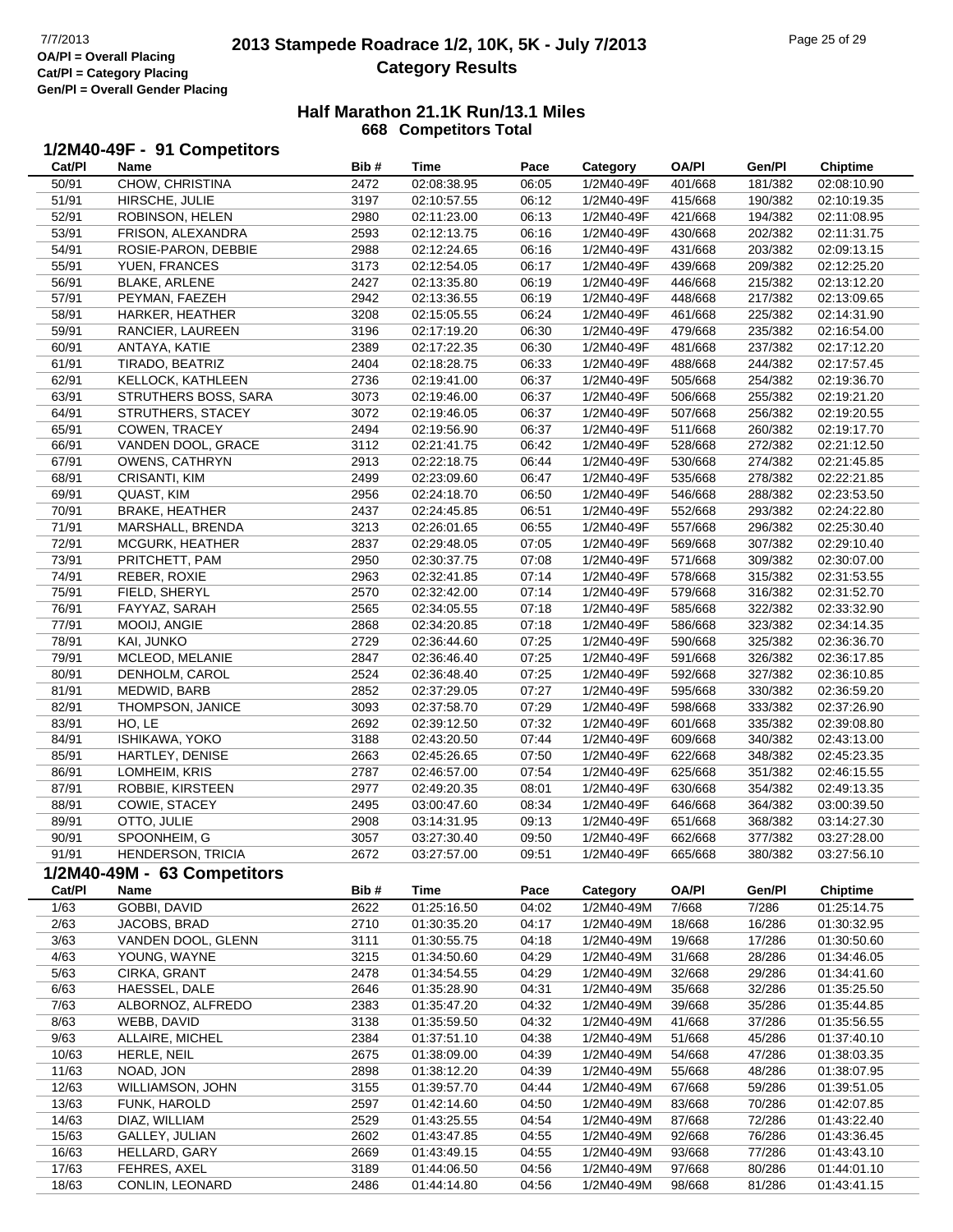# **2013 Stampede Roadrace 1/2, 10K, 5K - July 7/2013** Page 26 of 29 Page 26 of 29 **Category Results**

#### **Half Marathon 21.1K Run/13.1 Miles 668 Competitors Total**

### **1/2M40-49M - 63 Competitors**

| Cat/PI | Name                        | Bib# | <b>Time</b> | Pace  | Category   | <b>OA/PI</b> | Gen/Pl  | <b>Chiptime</b> |
|--------|-----------------------------|------|-------------|-------|------------|--------------|---------|-----------------|
| 19/63  | <b>VULIC, MARKO</b>         | 3124 | 01:44:20.95 | 04:56 | 1/2M40-49M | 99/668       | 82/286  | 01:44:12.05     |
| 20/63  | <b>BUDGELL, TREVOR</b>      | 2451 | 01:44:41.60 | 04:57 | 1/2M40-49M | 105/668      | 85/286  | 01:44:33.45     |
| 21/63  | RUDA, RAHIM                 | 2993 | 01:46:03.95 | 05:01 | 1/2M40-49M | 122/668      | 93/286  | 01:45:51.90     |
| 22/63  | PYE, ERIC                   | 2953 | 01:46:18.85 | 05:02 | 1/2M40-49M | 125/668      | 95/286  | 01:46:06.80     |
| 23/63  | OUIMET, ROBERT              | 2909 | 01:46:46.35 | 05:03 | 1/2M40-49M | 127/668      | 97/286  | 01:46:44.55     |
| 24/63  | HARDY, MARTIN               | 2660 | 01:46:56.40 | 05:04 | 1/2M40-49M | 128/668      | 98/286  | 01:46:41.55     |
| 25/63  | SCHINDEL, GREG              | 3014 | 01:46:59.15 | 05:04 | 1/2M40-49M | 129/668      | 99/286  | 01:46:37.45     |
| 26/63  | PLATO, COLIN                | 2945 | 01:47:01.70 | 05:04 | 1/2M40-49M | 130/668      | 100/286 | 01:46:50.45     |
|        | <b>CRANSTONE, DAVID</b>     | 2498 |             | 05:04 |            |              | 101/286 |                 |
| 27/63  |                             |      | 01:47:07.85 |       | 1/2M40-49M | 131/668      |         | 01:46:58.15     |
| 28/63  | HIBBARD, LEE                | 2682 | 01:48:04.45 | 05:07 | 1/2M40-49M | 139/668      | 105/286 | 01:47:59.65     |
| 29/63  | MOYNIHAN, PAUL              | 2878 | 01:48:24.45 | 05:08 | 1/2M40-49M | 141/668      | 106/286 | 01:48:07.00     |
| 30/63  | GARCIA GOME, CA             | 3191 | 01:49:47.00 | 05:12 | 1/2M40-49M | 153/668      | 112/286 | 01:49:43.65     |
| 31/63  | RAMSEY, JASON               | 2961 | 01:49:55.65 | 05:12 | 1/2M40-49M | 158/668      | 115/286 | 01:49:48.80     |
| 32/63  | COX, DAVID                  | 2496 | 01:49:58.80 | 05:12 | 1/2M40-49M | 160/668      | 117/286 | 01:49:50.15     |
| 33/63  | POTTINGER, DUNCAN           | 2949 | 01:51:58.60 | 05:18 | 1/2M40-49M | 177/668      | 123/286 | 01:51:41.05     |
| 34/63  | MOORE, NICK                 | 2872 | 01:52:07.60 | 05:18 | 1/2M40-49M | 179/668      | 125/286 | 01:51:52.40     |
| 35/63  | LIBAL, MICHAL               | 2782 | 01:52:33.30 | 05:20 | 1/2M40-49M | 185/668      | 129/286 | 01:52:18.05     |
| 36/63  | MOONEY, SEAN                | 2869 | 01:53:32.40 | 05:22 | 1/2M40-49M | 193/668      | 134/286 | 01:53:15.15     |
| 37/63  | ALLENDORF, ROB              | 2386 | 01:53:51.85 | 05:23 | 1/2M40-49M | 200/668      | 138/286 | 01:53:45.60     |
| 38/63  | SPIERS, MIKE                | 3056 | 01:54:33.60 | 05:25 | 1/2M40-49M | 215/668      | 149/286 | 01:54:19.85     |
| 39/63  | YUEN, WALTER                | 3174 | 01:54:45.10 | 05:26 | 1/2M40-49M | 218/668      | 150/286 | 01:54:22.35     |
| 40/63  | SIWON, WOJCIECH             | 3037 | 01:54:52.35 | 05:26 | 1/2M40-49M | 224/668      | 153/286 | 01:54:48.45     |
| 41/63  | DRIEDGER, KEVIN             | 2540 | 01:55:14.80 | 05:27 | 1/2M40-49M | 229/668      | 157/286 | 01:54:43.35     |
| 42/63  | FONTANA, LORENZO            | 2586 | 01:55:32.95 | 05:28 | 1/2M40-49M | 233/668      | 160/286 | 01:54:49.70     |
| 43/63  | KOLT, OWEN                  | 3203 | 01:55:55.30 | 05:29 | 1/2M40-49M | 236/668      | 163/286 | 01:55:18.25     |
| 44/63  | CHERWONKA, TIM              | 2467 | 01:56:51.50 | 05:32 | 1/2M40-49M | 253/668      | 171/286 | 01:56:29.35     |
| 45/63  | HOWG, KYLE                  | 2697 | 01:57:21.25 | 05:33 | 1/2M40-49M | 258/668      | 174/286 | 01:57:00.65     |
| 46/63  | GUMINSKI, JANEK             | 2640 | 01:57:42.50 | 05:34 | 1/2M40-49M | 260/668      | 175/286 | 01:56:55.90     |
| 47/63  | HUXLEY, KHRIS               | 3209 | 01:59:49.05 | 05:40 | 1/2M40-49M | 288/668      | 182/286 | 01:59:36.60     |
| 48/63  | <b>WEINERT, MIKE</b>        | 3142 | 02:01:03.05 | 05:44 | 1/2M40-49M | 307/668      | 191/286 | 02:00:46.55     |
|        |                             |      |             |       |            |              |         |                 |
| 49/63  | HARDER, TIM                 | 2659 | 02:02:40.85 | 05:48 | 1/2M40-49M | 325/668      | 197/286 | 02:02:07.00     |
| 50/63  | SHAPIRO, SAJ                | 3026 | 02:04:07.65 | 05:52 | 1/2M40-49M | 336/668      | 202/286 | 02:03:59.80     |
| 51/63  | <b>BARTMAN, RAY</b>         | 2401 | 02:05:43.10 | 05:57 | 1/2M40-49M | 354/668      | 208/286 | 02:04:57.95     |
| 52/63  | ALLAN, SCOTT                | 2385 | 02:06:57.05 | 06:00 | 1/2M40-49M | 375/668      | 216/286 | 02:06:26.05     |
| 53/63  | KUJAWA, THOMAS              | 2757 | 02:08:25.30 | 06:05 | 1/2M40-49M | 393/668      | 220/286 | 02:08:01.65     |
| 54/63  | MIERAU, CAM                 | 2857 | 02:10:57.65 | 06:12 | 1/2M40-49M | 416/668      | 226/286 | 02:10:18.90     |
| 55/63  | <b>QUAST, DARREN</b>        | 2955 | 02:11:48.70 | 06:14 | 1/2M40-49M | 425/668      | 228/286 | 02:11:22.75     |
| 56/63  | GOURLAY, JEFF               | 2626 | 02:15:23.40 | 06:24 | 1/2M40-49M | 466/668      | 239/286 | 02:15:13.25     |
| 57/63  | <b>BEGBIE, MARK</b>         | 2408 | 02:16:46.40 | 06:28 | 1/2M40-49M | 474/668      | 243/286 | 02:16:15.30     |
| 58/63  | RUDOLPH, JAMES              | 2995 | 02:18:43.00 | 06:34 | 1/2M40-49M | 492/668      | 245/286 | 02:18:13.00     |
| 59/63  | OWEN, DAVE                  | 2912 | 02:21:21.90 | 06:41 | 1/2M40-49M | 520/668      | 254/286 | 02:20:49.35     |
| 60/63  | LONG, MICHAEL               | 2789 | 02:21:26.15 | 06:42 | 1/2M40-49M | 522/668      | 255/286 | 02:20:14.30     |
| 61/63  | FRISON, MARIO               | 2594 | 02:21:39.40 | 06:42 | 1/2M40-49M | 527/668      | 256/286 | 02:20:56.65     |
| 62/63  | SEEFELDT, DAVE              | 3021 | 02:24:55.65 | 06:52 | 1/2M40-49M | 554/668      | 261/286 | 02:24:07.35     |
| 63/63  | CARVAJAL, WALDO             | 3210 | 02:36:42.15 | 07:25 | 1/2M40-49M | 589/668      | 265/286 | 02:35:54.45     |
|        | 1/2M50-59F - 48 Competitors |      |             |       |            |              |         |                 |
| Cat/Pl | Name                        | Bib# | <b>Time</b> | Pace  | Category   | <b>OA/PI</b> | Gen/Pl  | Chiptime        |
| 1/48   | <b>BENSON, LORRAINE</b>     | 2415 | 01:47:12.40 | 05:04 | 1/2M50-59F | 132/668      | 31/382  | 01:47:04.55     |
| 2/48   | CUSACK, FRAN                | 2504 | 01:48:18.45 | 05:07 | 1/2M50-59F | 140/668      | 35/382  | 01:48:10.35     |
| 3/48   | JOHNSON, CONNIE             | 2719 | 01:49:08.05 | 05:10 | 1/2M50-59F | 146/668      | 37/382  | 01:49:03.30     |
| 4/48   | HAMILTON, AURORA            | 2651 | 01:49:15.80 | 05:10 | 1/2M50-59F | 148/668      | 39/382  | 01:48:58.55     |
|        |                             |      |             |       |            |              |         |                 |
| 5/48   | DUECK, LYNNE                | 3200 | 01:50:18.75 | 05:13 | 1/2M50-59F | 163/668      | 46/382  | 01:50:11.50     |
| 6/48   | HAND, DANA                  | 2653 | 01:56:42.95 | 05:31 | 1/2M50-59F | 250/668      | 82/382  | 01:56:35.75     |
| 7/48   | HANTZSCH, PATRICIA          | 2656 | 01:57:13.70 | 05:33 | 1/2M50-59F | 255/668      | 84/382  | 01:56:46.55     |
| 8/48   | FRERE SCHMIDT, RINKY        | 2591 | 01:57:54.65 | 05:35 | 1/2M50-59F | 266/668      | 89/382  | 01:57:41.90     |
| 9/48   | GAGE, RHONDA                | 2599 | 02:00:51.25 | 05:43 | 1/2M50-59F | 304/668      | 114/382 | 02:00:43.75     |
| 10/48  | ARAMBARRI, YOLANDA          | 2390 | 02:01:49.50 | 05:46 | 1/2M50-59F | 312/668      | 119/382 | 02:01:28.85     |
| 11/48  | <b>BASSETT, YOSHIE</b>      | 2403 | 02:05:46.25 | 05:57 | 1/2M50-59F | 355/668      | 147/382 | 02:05:29.40     |
| 12/48  | TIGHE, DIANE                | 3095 | 02:06:02.70 | 05:58 | 1/2M50-59F | 362/668      | 151/382 | 02:05:48.60     |
| 13/48  | REES, MIMI                  | 2964 | 02:06:40.70 | 06:00 | 1/2M50-59F | 370/668      | 156/382 | 02:06:04.55     |
| 14/48  | WEIERS, VIOLA               | 3140 | 02:08:31.00 | 06:05 | 1/2M50-59F | 396/668      | 176/382 | 02:08:24.75     |
| 15/48  | SIU, CATHY                  | 3034 | 02:09:55.50 | 06:09 | 1/2M50-59F | 408/668      | 184/382 | 02:09:53.15     |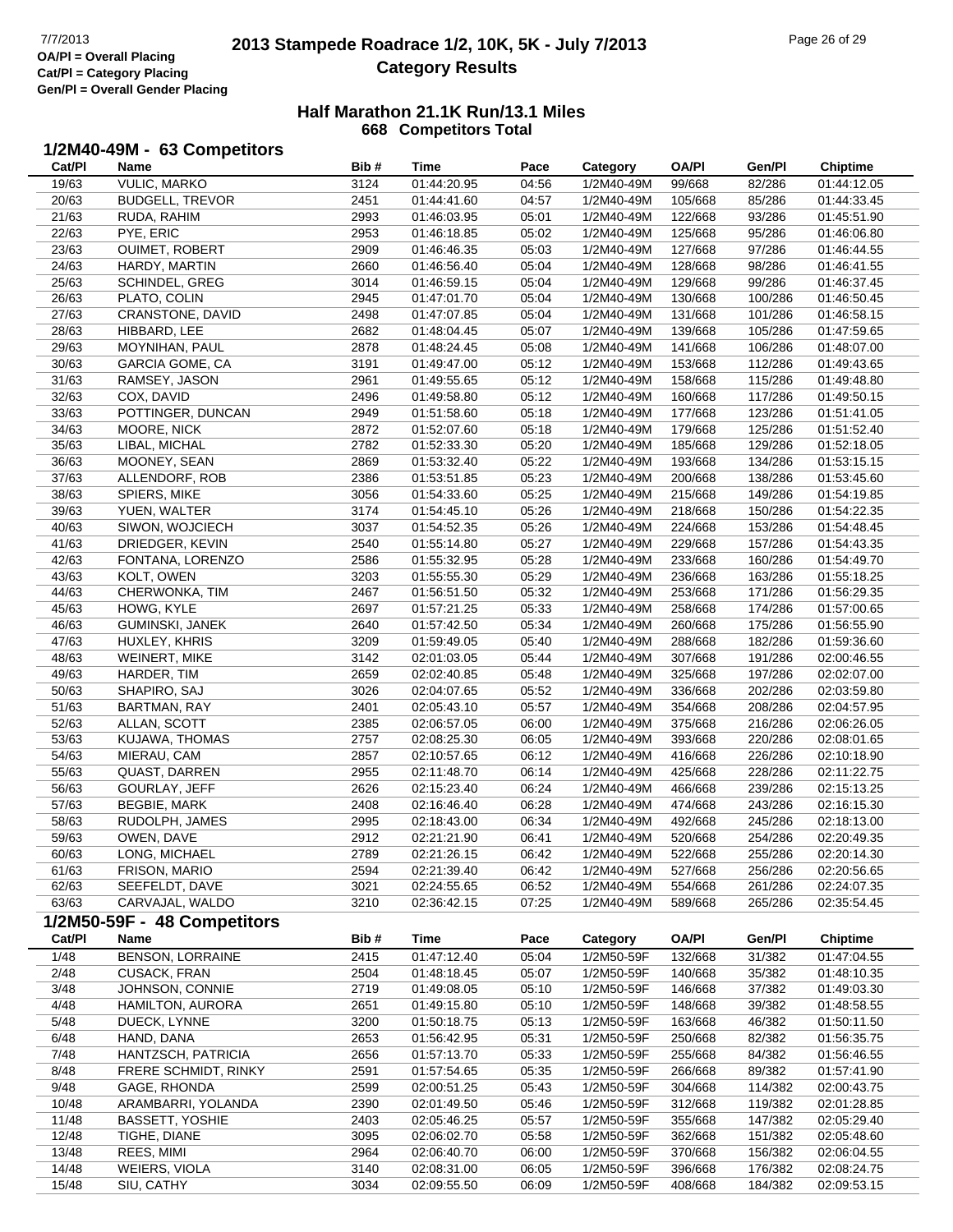# **2013 Stampede Roadrace 1/2, 10K, 5K - July 7/2013** Page 27 of 29 Page 27 of 29 **Category Results**

|  | 1/2M50-59F - 48 Competitors |  |
|--|-----------------------------|--|
|--|-----------------------------|--|

| Cat/PI         | Name                             | Bib#         | Time                       | Pace           | Category                 | <b>OA/PI</b>       | Gen/Pl             | <b>Chiptime</b>            |
|----------------|----------------------------------|--------------|----------------------------|----------------|--------------------------|--------------------|--------------------|----------------------------|
| 16/48          | JORGENSEN, DALE                  | 2728         | 02:11:17.25                | 06:13          | 1/2M50-59F               | 420/668            | 193/382            | 02:10:57.30                |
| 17/48          | MOULT, PHILIPA JANE              | 2877         | 02:12:12.15                | 06:15          | 1/2M50-59F               | 429/668            | 201/382            | 02:11:27.75                |
| 18/48          | AHENDA, LADONA                   | 2381         | 02:12:29.90                | 06:16          | 1/2M50-59F               | 434/668            | 206/382            | 02:12:03.30                |
| 19/48          | CLARK, WENDY                     | 2480         | 02:16:00.45                | 06:26          | 1/2M50-59F               | 469/668            | 229/382            | 02:15:33.85                |
| 20/48          | ROBBLEE, MAGGIE                  | 2978         | 02:16:01.75                | 06:26          | 1/2M50-59F               | 470/668            | 230/382            | 02:15:34.00                |
| 21/48          | LEECH, BONNIE                    | 2778         | 02:17:39.80                | 06:31          | 1/2M50-59F               | 484/668            | 240/382            | 02:17:36.85                |
| 22/48          | WISENER, CAROLYNN                | 3159         | 02:19:07.00                | 06:35          | 1/2M50-59F               | 495/668            | 248/382            | 02:18:27.35                |
| 23/48          | RUPP, ANN                        | 2997         | 02:19:30.65                | 06:36          | 1/2M50-59F               | 503/668            | 252/382            | 02:18:55.80                |
| 24/48          | SO, RAE                          | 3049         | 02:19:37.95                | 06:37          | 1/2M50-59F               | 504/668            | 253/382            | 02:19:28.30                |
| 25/48          | <b>BARTEL, URSULA</b>            | 2400         | 02:20:37.75                | 06:39          | 1/2M50-59F               | 517/668            | 266/382            | 02:20:13.00                |
| 26/48          | STREET, JUDY                     | 3069         | 02:21:36.50                | 06:42          | 1/2M50-59F               | 526/668            | 271/382            | 02:21:33.55                |
| 27/48          | SULLIVAN, DEBBIE                 | 3076         | 02:23:37.35                | 06:48          | 1/2M50-59F               | 537/668            | 280/382            | 02:22:57.60                |
| 28/48          | PELLE, DIANE                     | 2929         | 02:23:39.25                | 06:48          | 1/2M50-59F               | 538/668            | 281/382            | 02:22:58.80                |
| 29/48          | WRAY, MS                         | 3167         | 02:28:44.95                | 07:02          | 1/2M50-59F               | 563/668            | 302/382            | 02:28:00.15                |
| 30/48          | ERVIN, KATHY                     | 2555         | 02:28:49.95                | 07:03          | 1/2M50-59F               | 564/668            | 303/382            | 02:28:05.00                |
| 31/48          | CERSON, BRENDA                   | 2461         | 02:29:35.10                | 07:05          | 1/2M50-59F               | 567/668            | 306/382            | 02:29:34.10                |
| 32/48          | HEYWOOD, HEATHER                 | 2680         | 02:33:35.60                | 07:16          | 1/2M50-59F               | 582/668            | 319/382            | 02:33:24.65                |
| 33/48          | HUTCHINSON, JANET                | 2702         | 02:33:49.75                | 07:17          | 1/2M50-59F               | 583/668            | 320/382            | 02:33:03.80                |
| 34/48          | ZUKOWSKY, GEORGINA               | 3181         | 02:37:50.55                | 07:28          | 1/2M50-59F               | 596/668            | 331/382            | 02:37:17.20                |
| 35/48          | LEE, TERRY                       | 2777         | 02:38:20.25                | 07:30          | 1/2M50-59F               | 599/668            | 334/382            | 02:37:41.40                |
| 36/48          | PARKER, DAWN                     | 2514         | 02:41:48.50                | 07:40          | 1/2M50-59F               | 604/668            | 337/382            | 02:41:11.85                |
| 37/48          | HARRIS, JANICE                   | 2662         | 02:46:49.30                | 07:54          | 1/2M50-59F               | 624/668            | 350/382            | 02:46:08.35                |
| 38/48          | PERRY, PEGGY                     | 2934         | 02:49:23.05                | 08:01          | 1/2M50-59F               | 631/668            | 355/382            | 02:48:32.95                |
| 39/48          | PENZO, SHEILA                    | 2931         | 02:50:10.50                | 08:03          | 1/2M50-59F               | 633/668            | 356/382            | 02:49:39.25                |
| 40/48          | ROSE, TINA                       | 2987         | 02:55:39.55                | 08:19          | 1/2M50-59F               | 643/668            | 362/382            | 02:55:11.10                |
| 41/48          | LIM, MARISSA                     | 2785         | 02:58:27.30                | 08:27          | 1/2M50-59F               | 645/668            | 363/382            | 02:58:19.20                |
| 42/48          | <b>BENSON, BONNIE</b>            | 3212         | 03:14:18.85                | 09:12          | 1/2M50-59F               | 650/668            | 367/382            | 03:14:16.15                |
| 43/48          | WESTLUND, LORI                   | 3146         | 03:18:38.50                | 09:24          | 1/2M50-59F               | 654/668            | 371/382            | 03:18:32.65                |
| 44/48          | FOCKLER, MERIDEE                 | 2582         | 03:20:16.40                | 09:29          | 1/2M50-59F               | 658/668            | 374/382            | 03:20:16.00                |
| 45/48          | FISHER, CHRISTINE                | 2573         | 03:20:17.10                | 09:29          | 1/2M50-59F               | 659/668            | 375/382            | 03:20:17.00                |
| 46/48          | <b>GARDIN, SHERRY</b>            | 2606         | 03:25:40.30                | 09:44          | 1/2M50-59F               | 660/668            | 376/382            | 03:25:38.70                |
| 47/48          | WRIGHT, NONI                     | 3168         | 03:27:32.15                | 09:50          | 1/2M50-59F               | 663/668            | 378/382            | 03:27:29.45                |
| 48/48          | CHERNICHEN, CAROLYN              | 2466         | 03:43:45.10                | 10:36          | 1/2M50-59F               | 667/668            | 382/382            | 03:43:39.65                |
|                | 1/2M50-59M - 68 Competitors      |              |                            |                |                          |                    |                    |                            |
| Cat/PI         | Name                             | Bib#         | <b>Time</b>                | Pace           | Category                 | <b>OA/PI</b>       | Gen/Pl             | <b>Chiptime</b>            |
| 1/68           | CIEPLAK, ZIBI                    | 3183         | 01:28:21.05                | 04:11          | 1/2M50-59M               | 12/668             | 12/286             | 01:28:19.05                |
| 2/68           | ARNOLD, BRIAN                    | 2392         | 01:37:39.95                | 04:37          | 1/2M50-59M               | 50/668             | 44/286             | 01:37:34.55                |
| 3/68           | MASSIMO, RUDY                    | 2824         | 01:38:59.15                | 04:41          | 1/2M50-59M               | 60/668             | 53/286             | 01:38:57.45                |
| 4/68           | HAGEL, BRUCE                     | 2647         | 01:39:08.80                | 04:41          | 1/2M50-59M               | 63/668             | 56/286             | 01:38:59.05                |
| 5/68           | SARETSKY, TOM                    | 3005         |                            |                |                          |                    |                    |                            |
| 6/68           |                                  |              | 01:40:05.20                | 04:44          | 1/2M50-59M               | 69/668             | 60/286             | 01:40:00.65                |
|                | CONSTABLE, BRUCE                 | 2487         | 01:40:40.25                | 04:46          | 1/2M50-59M               | 73/668             | 63/286             | 01:40:21.80                |
| 7/68           | SCHOENTHALER, LORNE              | 3016         | 01:41:58.00                | 04:49          | 1/2M50-59M               | 80/668             | 68/286             | 01:41:51.25                |
| 8/68           | VANGILST, JIM                    | 3113         | 01:42:54.40                | 04:52          | 1/2M50-59M               | 86/668             | 71/286             | 01:42:35.95                |
| 9/68           | CLARKSON, BOB                    | 2481         | 01:43:41.90                | 04:54          | 1/2M50-59M               | 89/668             | 74/286             | 01:43:19.95                |
| 10/68          | MCINNIS, GERARD                  | 2838         | 01:43:58.90                | 04:55          | 1/2M50-59M               | 95/668             | 78/286             | 01:43:44.65                |
| 11/68          | HRYNUIK, DALE                    | 2698         | 01:45:00.00                | 04:58          | 1/2M50-59M               | 110/668            | 87/286             | 01:45:00.00                |
| 12/68          | FOLKERTS, MARTIN                 | 2584         | 01:45:22.55                | 04:59          | 1/2M50-59M               | 115/668            | 90/286             | 01:45:11.90                |
| 13/68          | RANDALL, DON                     | 2962         | 01:45:41.35                | 05:00          | 1/2M50-59M               | 117/668            | 91/286             | 01:45:35.20                |
| 14/68          | CONEYBEARE, STEVE                | 2485         | 01:46:23.45                | 05:02          | 1/2M50-59M               | 126/668            | 96/286             | 01:45:56.80                |
| 15/68          | MISFELDT, DAVID                  | 2861         | 01:47:30.80                | 05:05          | 1/2M50-59M               | 135/668            | 103/286            | 01:47:28.80                |
| 16/68          | OWEL, THEO                       | 2911         | 01:47:39.55                | 05:06          | 1/2M50-59M               | 137/668            | 104/286            | 01:47:36.35                |
| 17/68          | HEYWOOD, KEN                     | 2681         | 01:49:53.05                | 05:12          | 1/2M50-59M               | 157/668            | 114/286            | 01:49:46.00                |
| 18/68          | HENLEY, DEAN                     | 2673         | 01:50:26.55                | 05:14          | 1/2M50-59M               | 167/668            | 119/286            | 01:50:12.80                |
| 19/68          | BLUMENSCHEIN, BARRY              | 2429         | 01:51:14.00                | 05:16          | 1/2M50-59M               | 171/668            | 122/286            | 01:50:56.65                |
| 20/68          | ALBINATI, KEITH                  | 2382         | 01:52:18.05                | 05:19          | 1/2M50-59M               | 181/668            | 127/286            | 01:52:12.40                |
| 21/68          | MACDONALD, ERNIE                 | 2799         | 01:52:20.50                | 05:19          | 1/2M50-59M               | 182/668            | 128/286            | 01:51:55.65                |
| 22/68          | MCNICHOL, PETER                  | 2849         | 01:53:33.75                | 05:22          | 1/2M50-59M               | 195/668            | 135/286            | 01:52:43.05                |
| 23/68          | <b>BLACK, KENT</b>               | 2426         | 01:53:34.15                | 05:22          | 1/2M50-59M               | 196/668            | 136/286            | 01:52:43.95                |
| 24/68          | JONES, BERNIE                    | 2726         | 01:53:53.35                | 05:23          | 1/2M50-59M               | 203/668            | 140/286            | 01:53:44.30                |
| 25/68          | LESLIE, KEVIN                    | 2779         | 01:53:53.35                | 05:23          | 1/2M50-59M               | 204/668            | 141/286            | 01:53:44.80                |
| 26/68<br>27/68 | MILBURY, DAWSON<br>OVEREND, BILL | 2859<br>2910 | 01:54:22.15<br>01:54:29.45 | 05:25<br>05:25 | 1/2M50-59M<br>1/2M50-59M | 212/668<br>214/668 | 147/286<br>148/286 | 01:54:05.60<br>01:53:48.90 |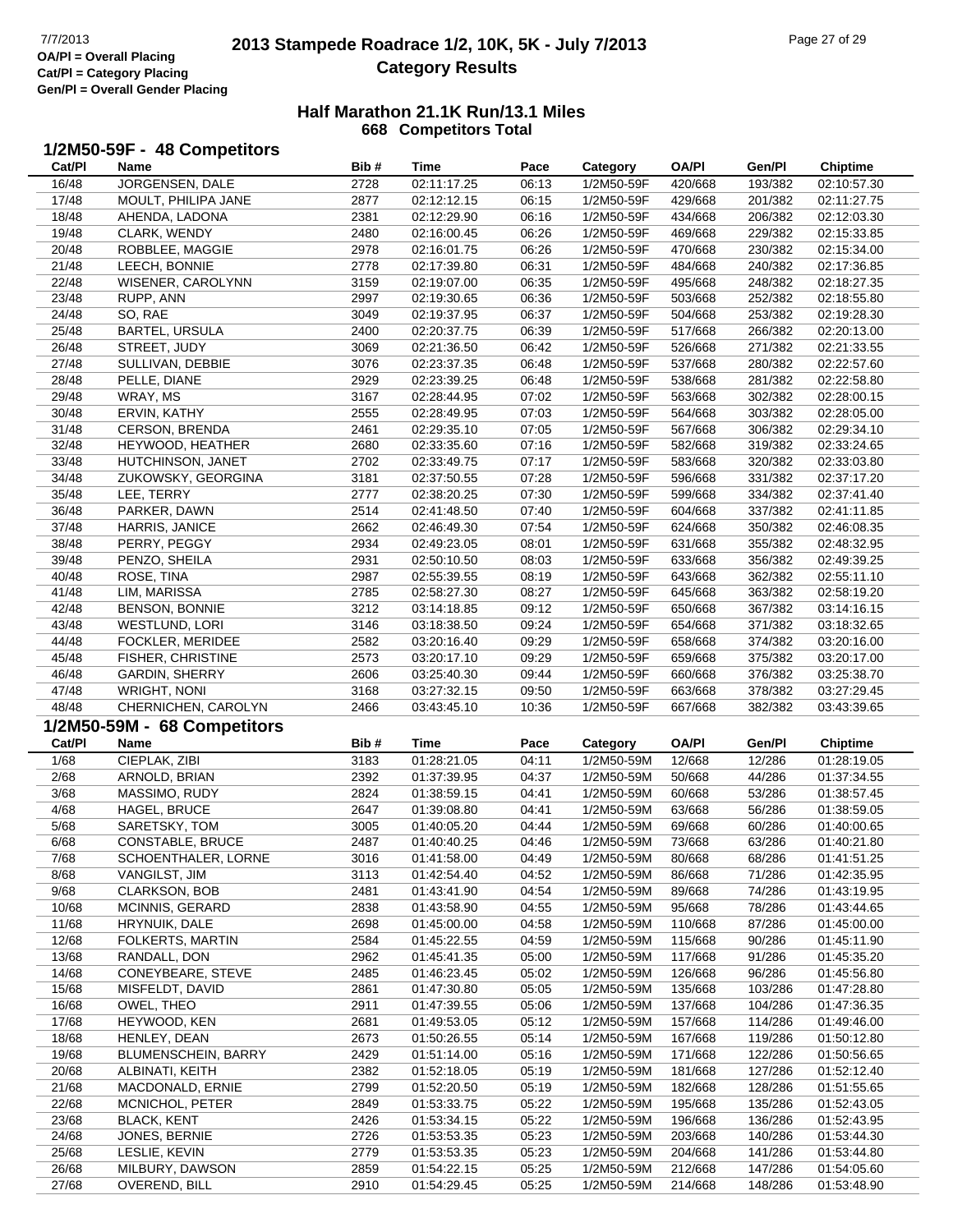# **2013 Stampede Roadrace 1/2, 10K, 5K - July 7/2013** Page 28 of 29 Page 28 of 29 **Category Results**

| 1/2M50-59M - 68 Competitors |  |  |
|-----------------------------|--|--|
|-----------------------------|--|--|

| Cat/Pl         | Name                                | Bib#         | Time                       | Pace           | Category                 | <b>OA/PI</b>       | Gen/Pl             | <b>Chiptime</b>            |
|----------------|-------------------------------------|--------------|----------------------------|----------------|--------------------------|--------------------|--------------------|----------------------------|
| 28/68          | MCKENNA, RICHARD                    | 2841         | 01:54:46.95                | 05:26          | 1/2M50-59M               | 219/668            | 151/286            | 01:54:43.90                |
| 29/68          | MERKOWSKY, MARK                     | 2853         | 01:55:04.55                | 05:27          | 1/2M50-59M               | 226/668            | 155/286            | 01:54:50.20                |
| 30/68          | GIOVANOLI, MARCO                    | 2619         | 01:56:34.30                | 05:31          | 1/2M50-59M               | 247/668            | 168/286            | 01:56:14.65                |
| 31/68          | BIRD, KEVIN                         | 2424         | 01:56:48.80                | 05:32          | 1/2M50-59M               | 251/668            | 169/286            | 01:56:23.20                |
| 32/68          | HANNAH, KEITH                       | 2655         | 01:56:49.85                | 05:32          | 1/2M50-59M               | 252/668            | 170/286            | 01:56:39.50                |
| 33/68          | SMITH, STEVE                        | 3046         | 01:57:13.75                | 05:33          | 1/2M50-59M               | 256/668            | 172/286            | 01:56:47.20                |
| 34/68          | LALONDE, BRIAN                      | 3193         | 01:58:01.65                | 05:35          | 1/2M50-59M               | 267/668            | 178/286            | 01:57:30.15                |
| 35/68          | MULVIHILL, TERRY                    | 2880         | 01:58:58.55                | 05:38          | 1/2M50-59M               | 279/668            | 179/286            | 01:58:08.65                |
| 36/68          | PARKER, JIM                         | 2919         | 02:00:07.05                | 05:41          | 1/2M50-59M               | 292/668            | 183/286            | 01:59:51.25                |
| 37/68          | SPICE, RON                          | 3055         | 02:00:11.10                | 05:41          | 1/2M50-59M               | 294/668            | 184/286            | 01:59:52.45                |
| 38/68          | JAKHURA, JACK                       | 2711         | 02:00:12.45                | 05:41          | 1/2M50-59M               | 295/668            | 185/286            | 02:00:04.30                |
| 39/68          | PARKER, DANIEL                      | 2917         | 02:00:39.70                | 05:43          | 1/2M50-59M               | 300/668            | 187/286            | 02:00:26.50                |
| 40/68          | MCGIVERN, LEN                       | 2835         | 02:00:50.55                | 05:43          | 1/2M50-59M               | 303/668            | 190/286            | 02:00:20.80                |
| 41/68          | VAN DER ZEE, RICHARD                | 3109         | 02:02:43.35                | 05:48          | 1/2M50-59M               | 326/668            | 198/286            | 02:02:20.55                |
| 42/68          | <b>INFUSINO, SANTO</b>              | 2705         | 02:03:05.10                | 05:50          | 1/2M50-59M               | 328/668            | 199/286            | 02:02:39.75                |
| 43/68          | ATKINSON, CHARLES                   | 2393         | 02:03:08.85                | 05:50          | 1/2M50-59M               | 329/668            | 200/286            | 02:02:49.90                |
| 44/68          | LUND, TERRY                         | 2792         | 02:05:47.95                | 05:57          | 1/2M50-59M               | 356/668            | 209/286            | 02:05:34.35                |
| 45/68          | FEHR, EDWARD                        | 2567         | 02:05:58.30                | 05:58          | 1/2M50-59M               | 361/668            | 211/286            | 02:05:23.90                |
| 46/68          | SCOTT, STEWART                      | 3017         | 02:06:42.75                | 06:00          | 1/2M50-59M               | 371/668            | 215/286            | 02:06:17.25                |
| 47/68          | HADDON, PAUL                        | 2644         | 02:07:39.55                | 06:02          | 1/2M50-59M               | 383/668            | 217/286            | 02:07:21.40                |
| 48/68          | CHOATE, GORDON                      | 2470         | 02:07:42.30                | 06:03          | 1/2M50-59M               | 384/668            | 218/286            | 02:07:15.55                |
| 49/68          | MCCANN, BRIAN                       | 2829         | 02:11:11.85                | 06:13          | 1/2M50-59M               | 419/668            | 227/286            | 02:10:35.95                |
| 50/68          | SMIGELSKI, RANDALL                  | 3040         | 02:13:42.40                | 06:20          | 1/2M50-59M               | 451/668            | 232/286            | 02:13:30.80                |
| 51/68          | LEVEQUE, PETER                      | 2780         | 02:13:52.20                | 06:20          | 1/2M50-59M               | 452/668            | 233/286            | 02:13:33.50                |
| 52/68          | PATTERSON, JACK                     | 2922         | 02:14:11.20                | 06:21          | 1/2M50-59M               | 455/668            | 234/286            | 02:13:30.80                |
| 53/68          | <b>GRAJAUSKAS, ALGIS</b>            | 2629         | 02:17:02.05                | 06:29          | 1/2M50-59M               | 475/668            | 244/286            | 02:16:25.60                |
| 54/68          | OLDFIELD, BILL                      | 2903         | 02:18:45.40                | 06:34          | 1/2M50-59M               | 493/668            | 246/286            | 02:18:06.40                |
| 55/68          | VERY, JEFF                          | 3118         | 02:18:49.65                | 06:34          | 1/2M50-59M               | 494/668            | 247/286            | 02:18:49.65                |
| 56/68          | ROP, JOHN                           | 2985         | 02:19:11.70                | 06:35          | 1/2M50-59M               | 497/668            | 248/286            | 02:18:27.25                |
| 57/68          | <b>BILLINGHURST, KEN</b>            | 2421         | 02:19:17.55                | 06:36          | 1/2M50-59M               | 499/668            | 249/286            | 02:18:45.80                |
| 58/68          | MACDONALD, JOSEPH                   | 2801         | 02:21:05.55                | 06:41          | 1/2M50-59M               | 519/668            | 253/286            | 02:20:43.35                |
| 59/68          | KENNY, JAMES                        | 3204         | 02:29:47.90                | 07:05          | 1/2M50-59M               | 568/668            | 262/286            | 02:29:13.25                |
| 60/68          | LIM, ARNIOLD                        | 2784         | 02:34:58.80                | 07:20          | 1/2M50-59M               | 587/668            | 264/286            | 02:34:54.95                |
| 61/68<br>62/68 | CROCKER, MARK<br><b>BRAUN, JOHN</b> | 3211<br>2438 | 02:40:39.95<br>02:42:23.25 | 07:36<br>07:41 | 1/2M50-59M<br>1/2M50-59M | 602/668<br>606/668 | 267/286<br>269/286 | 02:40:10.85<br>02:41:54.45 |
| 63/68          | <b>BENSON, TRENT</b>                | 2417         | 02:47:34.35                | 07:56          | 1/2M50-59M               | 627/668            | 275/286            |                            |
| 64/68          | <b>BRINGAS, JOHN</b>                | 2440         | 02:48:38.75                | 07:59          | 1/2M50-59M               | 629/668            | 276/286            | 02:46:51.35<br>02:47:48.55 |
| 65/68          | PERRY, BRIEN                        | 2933         | 02:49:23.15                | 08:01          | 1/2M50-59M               | 632/668            | 277/286            | 02:48:33.90                |
| 66/68          | JOR, EDMUND                         | 3080         | 02:55:36.65                | 08:19          | 1/2M50-59M               | 641/668            | 280/286            | 02:54:53.30                |
| 67/68          | ROSE, PHIL                          | 2986         | 02:55:39.55                | 08:19          | 1/2M50-59M               | 642/668            | 281/286            | 02:55:10.70                |
| 68/68          | ZUK, KEN                            | 3180         | 02:56:18.40                | 08:21          | 1/2M50-59M               | 644/668            | 282/286            | 02:56:08.30                |
|                | 1/2M60-69F - 9 Competitors          |              |                            |                |                          |                    |                    |                            |
| Cat/PI         | Name                                | Bib#         | Time                       | Pace           | Category                 | <b>OA/PI</b>       | Gen/Pl             | <b>Chiptime</b>            |
| 1/9            | <b>VERDIEL, ARLENE</b>              | 3117         | 01:58:50.25                | 05:37          | 1/2M60-69F               | 275/668            | 97/382             | 01:58:39.80                |
| 2/9            | HANNA, PAULETTE                     | 2654         | 02:11:57.95                | 06:15          | 1/2M60-69F               | 428/668            | 200/382            | 02:11:44.40                |
| $3/9$          | HEINRICHS, JOSETTE                  | 2668         | 02:17:23.85                | 06:30          | 1/2M60-69F               | 482/668            | 238/382            | 02:16:46.30                |
| 4/9            | PETCH, SUE                          | 2935         | 02:25:51.85                | 06:54          | 1/2M60-69F               | 556/668            | 295/382            | 02:25:24.80                |
| 5/9            | TOREN, BELLANNE                     | 3098         | 02:32:22.50                | 07:13          | 1/2M60-69F               | 577/668            | 314/382            | 02:32:22.45                |
| 6/9            | OLDFIELD, MARILYN                   | 2904         | 02:37:12.15                | 07:27          | 1/2M60-69F               | 593/668            | 328/382            | 02:36:34.50                |
| 7/9            | SCOTT-HOGAN, MEGAN                  | 3018         | 03:08:31.55                | 08:56          | 1/2M60-69F               | 649/668            | 366/382            | 03:08:29.65                |
| 8/9            | RIVEST, JANE                        | 2975         | 03:15:14.95                | 09:15          | 1/2M60-69F               | 652/668            | 369/382            | 03:15:12.05                |
| 9/9            | TERRY, JANET                        | 3092         | 03:28:00.70                | 09:51          | 1/2M60-69F               | 666/668            | 381/382            | 03:27:57.45                |
|                | 1/2M60-69M - 17 Competitors         |              |                            |                |                          |                    |                    |                            |
| Cat/PI         | <b>Name</b>                         | Bib#         | <b>Time</b>                | Pace           | Category                 | <b>OA/PI</b>       | Gen/Pl             | <b>Chiptime</b>            |
| 1/17           | LIM, SU-CHONG                       | 3199         | 01:35:08.85                | 04:30          | 1/2M60-69M               | 34/668             | 31/286             | 01:35:05.40                |
| 2/17           | PARKER, GILES                       | 2918         | 01:35:49.80                | 04:32          | 1/2M60-69M               | 40/668             | 36/286             | 01:35:41.55                |
| 3/17           | HUFF, GORDON                        | 2701         | 01:53:53.25                | 05:23          | 1/2M60-69M               | 202/668            | 139/286            | 01:53:43.70                |
| 4/17           | <b>GALBRAITH, GARY</b>              | 2600         | 01:57:15.80                | 05:33          | 1/2M60-69M               | 257/668            | 173/286            | 01:56:45.50                |
| 5/17           | MANN, DON                           | 2816         | 02:02:07.00                | 05:47          | 1/2M60-69M               | 317/668            | 196/286            | 02:01:51.20                |
| 6/17           | HACKINEN, DALE                      | 2643         | 02:04:38.05                | 05:54          | 1/2M60-69M               | 342/668            | 205/286            | 02:04:13.00                |
| 7/17           | LEE, DENNIS                         | 2775         | 02:06:23.55                | 05:59          | 1/2M60-69M               | 368/668            | 214/286            | 02:06:01.20                |
| 8/17           | YOUNGBERG, ROY                      | 3172         | 02:08:51.30                | 06:06          | 1/2M60-69M               | 402/668            | 221/286            |                            |